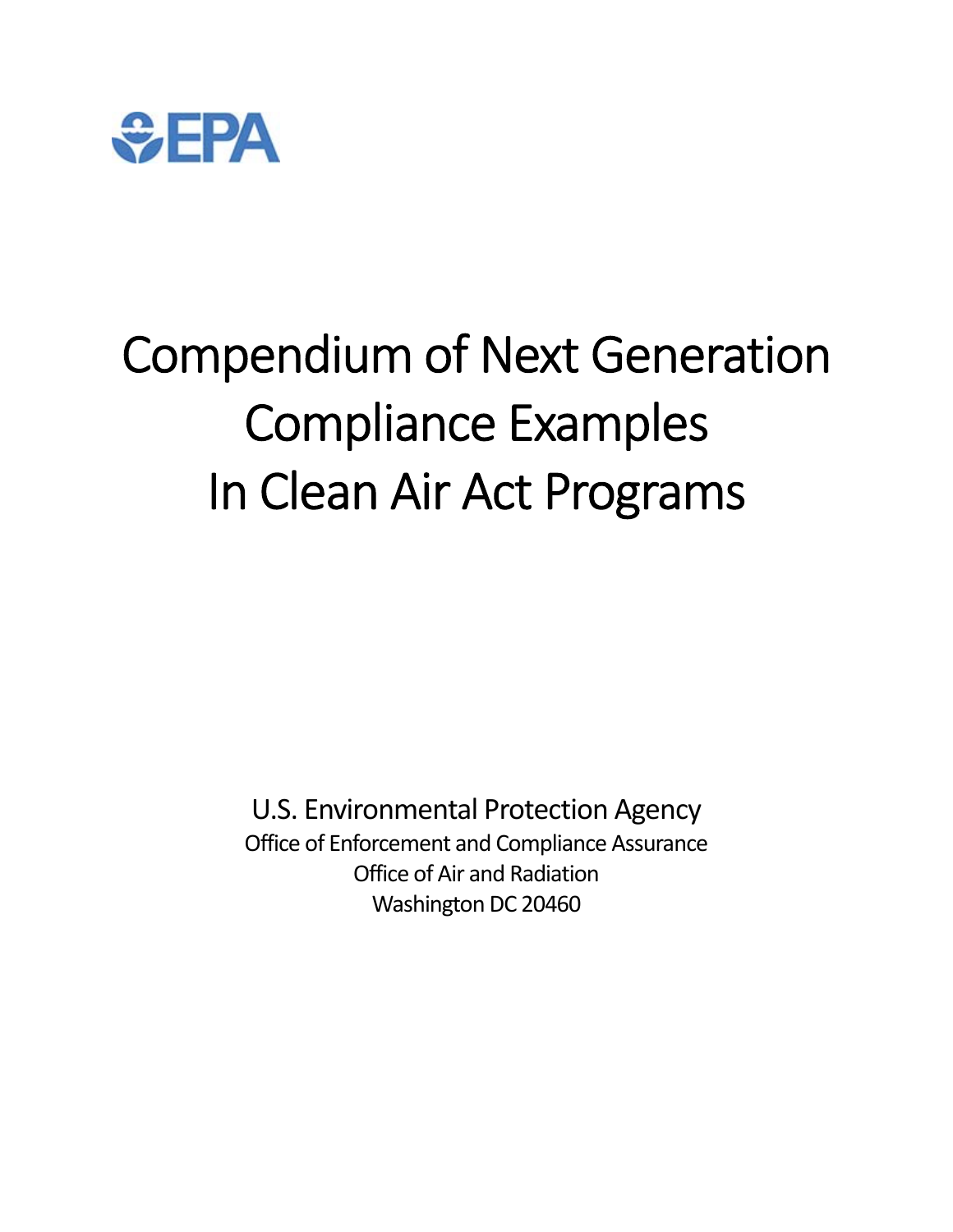# Introduction

 Protecting clean air and water, and ensuring our communities are safe from pollution, is more complex today than ever. Whether it's pollution that's not apparent to the naked eye or large numbers of small sources that collectively have a big impact on the environment, new challenges require us to innovate and improve. This Compendium shows how EPA and state air control programs are using modern tools to advance clean air goals in rulemaking, permits, enforcement, and other functions. The Compendium can be a resource for all EPA, state, tribal, and local air programs, both for managers and line staff, in thinking about new ways to achieve those goals.

 The Compendium was developed as part of EPA's "Next Generation Compliance" (Next Gen) initiative and is a joint effort of EPA's Office of Enforcement and Compliance Assurance and the Office of Air and Radiation. Next Gen promotes the principle that today's environmental challenges require a modern approach to compliance with the use of new tools and approaches while strengthening vigorous enforcement as the backbone of environmental protection. In addition to new tools based on technological advancements, Next Gen seeks to leverage creative thinking about how to better design rules and permits to maximize compliance and environmental results.<sup>1</sup>

 The benefits of using these strategies go beyond improving compliance to enhancing facility operations and overall environmental performance, raising public awareness and understanding of environmental impacts, and strengthening the role of communities as partners in the system of environmental protection. For more information about Next Generation Compliance in general, see the Next Gen website, https://www.epa.gov/compliance/next-generation-compliance.

 This Compendium illustrates how Next Gen thinking and tools are being used to enhance compliance and reduce air pollution under the Clean Air Act. The examples are gathered from all aspects of federal, state, and local air programs. The examples are presented together because of their potential for wide application. For instance, a transparency tool incorporated into a permit may also be appropriate to include in an enforcement settlement—or vice versa. In addition, text boxes throughout the

 http://www.epa.gov/Compliance/resources/reports/compliance/research/meec‐whitepaper.pdf; and *Compliance* Literature Search Results – Citations to Over Two Hundred Compliance-Related Books and Articles From 1999 to *2007* (April 2007), *available at* http://www.epa.gov/Compliance/resources/reports/compliance/research/lit‐ results‐2007.pdf. Some other publications on the topic of air program innovation include: Jody Foster, et. al. 2013. Clean Air and Technology Innovation: Working Concepts for Promoting Clean Technology Innovation Under the  *Clean Air Act* NI R 13‐05 Durham, NC: Duke University. Available at

 https://nicholasinstitute.duke.edu/sites/default/files/publications/ni\_r\_13‐05.pdf; Jonathan B. Wiener. *The regulation of technology, and the technology of regulation.* Technology in Society 26 (2004) 483–500. Duke University School of Law. Available at

http://scholarship.law.duke.edu/cgi/viewcontent.cgi?article=1960&context=faculty\_scholarship.

 $1$  For a discussion of theoretical and empirical literature demonstrating the effectiveness and limits of traditional individual‐facility monitoring and enforcement in promoting compliance and deterrence, see, e.g., *Monitoring, Enforcement, & Environmental Compliance: Understanding Specific & General Deterrence* (State of the Science White Paper prepared for EPA Oct. 2007), *available at*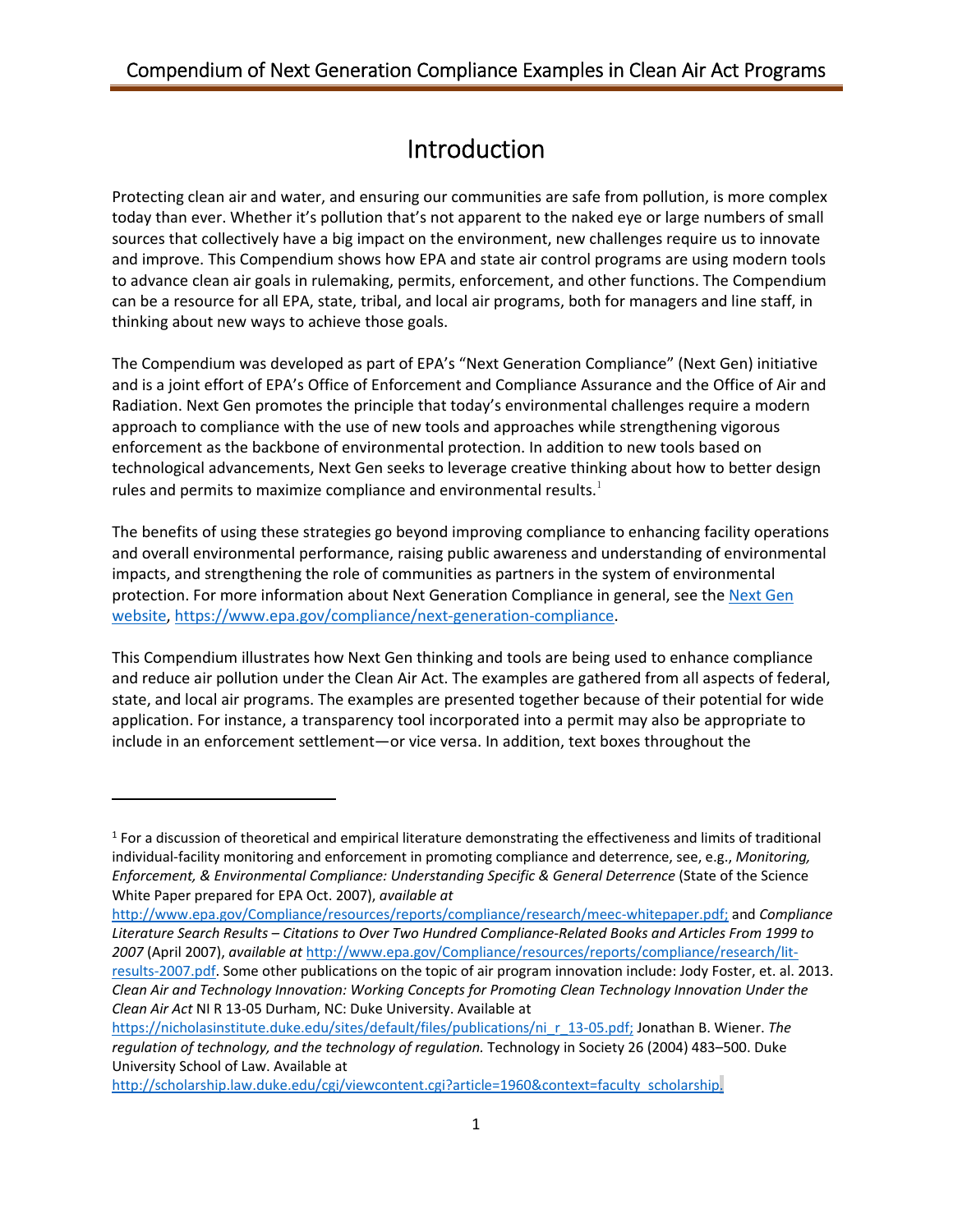Compendium highlight examples from other environmental programs that might be adapted for use by air programs.

 The inclusion of a Next Gen example in this Compendium does not create a requirement for federal, state or tribal regulators to use that tool. Rather, these examples represent ideas that regions, states, and tribes may use or build on as appropriate and practical, with input from affected facilities and communities, and where legal authority exists for doing so. The examples below are intended to stimulate creative thinking on how such approaches might be used in a variety of contexts.

# What's in this Compendium

 The examples included in this Compendium are grouped by the type of Next Gen tool that they reflect. These tools include:

 Each section provides an introduction to a Next Gen tool and explains how that tool has been used to help advance clean air goals; it then describes considerations related to use of that Next Gen tool in rules, permits, and enforcement settlements; finally, it lists examples that illustrate use of that Next Gen tool. A number of the examples included in this Compendium are described in more detail in the attached Appendix by providing excerpts of the relevant rule, permit, or settlement language, as well as links to the complete documents. Throughout the document, there are also text boxes with examples of creative and innovative Next Gen approaches in practice today in other environmental programs, which may stimulate creative thinking by air program staff.

# I. Clear requirements

# The benefits of clear requirements and effective communication

 Clarity and simplicity are important goals for any regulatory program, to minimize the risk of noncompliance due to simple confusion and misunderstanding. These values may be reflected in the requirements themselves, seeking if possible to avoid complexity while achieving regulatory goals. They may also be reflected in how agencies communicate about the requirements. Both can contribute to improved compliance and performance.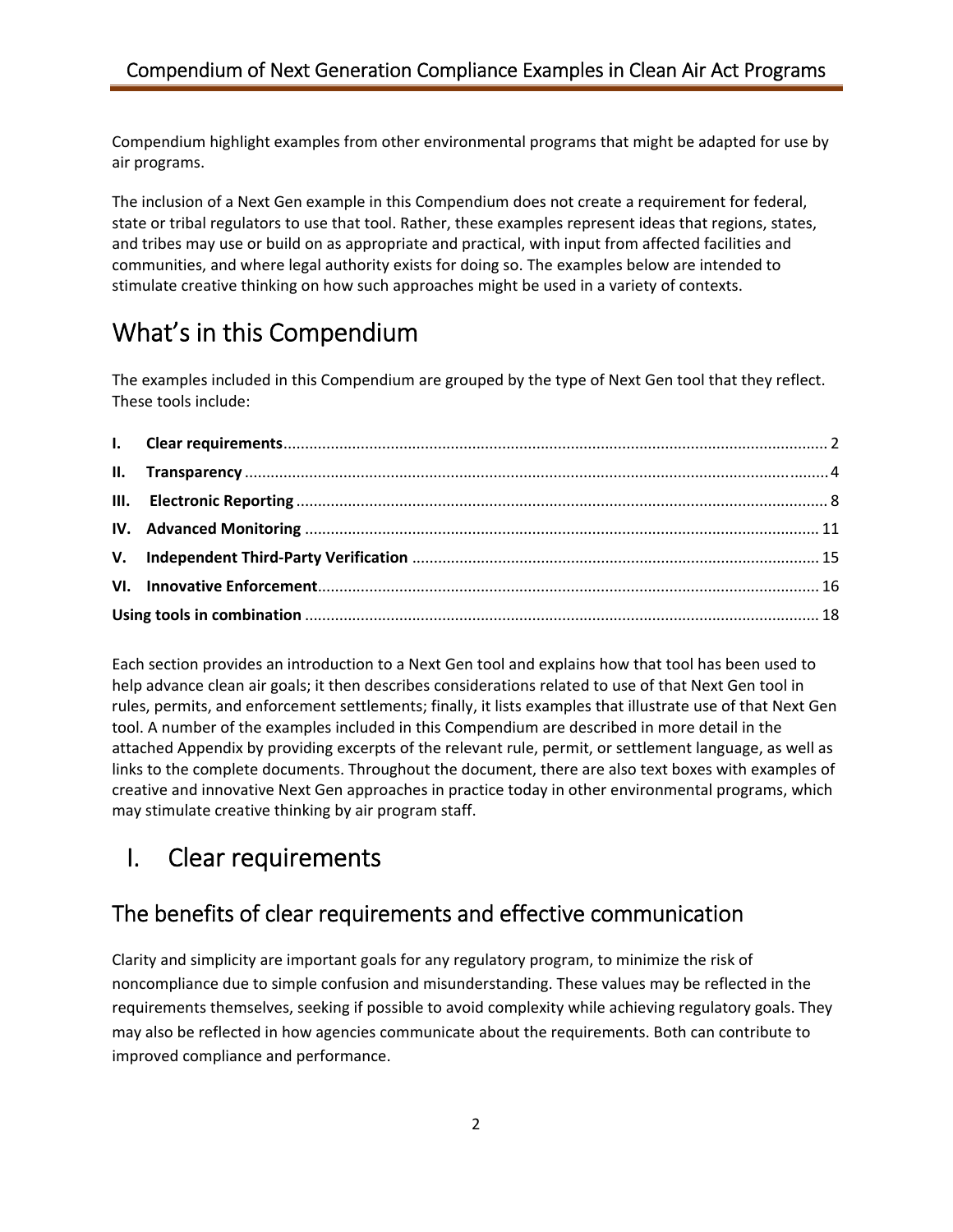The applicability of a requirement—who is subject to it—is one possible source of complexity and confusion. If it is not clear to whom a requirement applies, the intended effect may not be achieved. Also, it may not be clear what the regulated party is required to do. A complex document such as a permit may have many requirements within it. Providing the regulated party a simplified "roadmap" of the applicable requirements in addition to the permit itself may ensure that requirements are not overlooked or misunderstood. (An example of such a roadmap is shown in the text box below.)

 EPA has information available that can help permit writers develop permit statements of basis that can serve as a road map for the permitting action. Program guidance and other documents or online materials can also help in preparing permits that are clear and that include all applicable pollution control requirements and monitoring to assure compliance.<sup>2</sup>

# Examples

- Oklahoma includes enforcement staff in permit  $\longrightarrow$  Innovations from Other writing. To encourage permit writers to think about Environmental Programs: compliance, and improve communication between compliance, and improve communication between the permitting and compliance staff, Oklahoma DEQ has inspectors review permits as they are being State Department of Environmental drafted. The purpose of this communication is to  $\Box$  Conservation (NYSDEC) include an ensure that permit terms are written in a way that is  $\frac{1}{2}$  executive summary describing permit clear and that the permittee, compliance staff, and  $\Box$  requirements at a high level for use by industry can better understand what the permit senior executives in the company or the terms and requirements are. (Note: Where State. In addition, the permit's first applicable, "co-mingling" policies address how how module lists all the key operational enforcement and permitting staff should interact requirements, including reporting requirements and associated due dates, and communicate, so as to preserve appropriate for the benefit of facility personnel and due process requirements). due process requirements).
- Puget Sound Clean Air Agency Burn Ban 411 app: In parts of Washington State, wood fires (especially

#### > Innovations from Other **Environmental Programs:**

**RCRA permits issued by the New York State Department of Environmental** Conservation (NYSDEC) include an executive summary describing permit requirements at a high level for use by senior executives in the company or the State. In addition, the permit's first module lists all the key operational requirements, including reporting requirements and associated due dates, for the benefit of facility personnel and

 from stoves) can be a significant source of particulate pollution, and the state periodically institutes "burn bans." To clearly communicate to residents when and where burn bans are in effect, the Puget Sound Clean Air Agency has created a "Burn Ban 411" app that users can use to find out whether a burn ban is in effect before lighting a fire in the back yard or starting up a

<sup>2</sup> See for example:

Title V Petition Orders Database http://www.epa.gov/region07/air/title5/petitiondb/petitiondb.htm

<sup>•</sup> NSR and Title V Policy/Guidance Database http://www.epa.gov/region07/air/nsr/nsrindex.htm

http://www.epa.gov/region07/air/title5/t5index.htm

RACT/BACT/LAER clearinghouse http://cfpub.epa.gov/rblc/

<sup>•</sup> Monitoring and Operating Permits http://cfpub.epa.gov/oarweb/mkb/permits.cfm

General Air Monitoring Information http://cfpub.epa.gov/oarweb/mkb/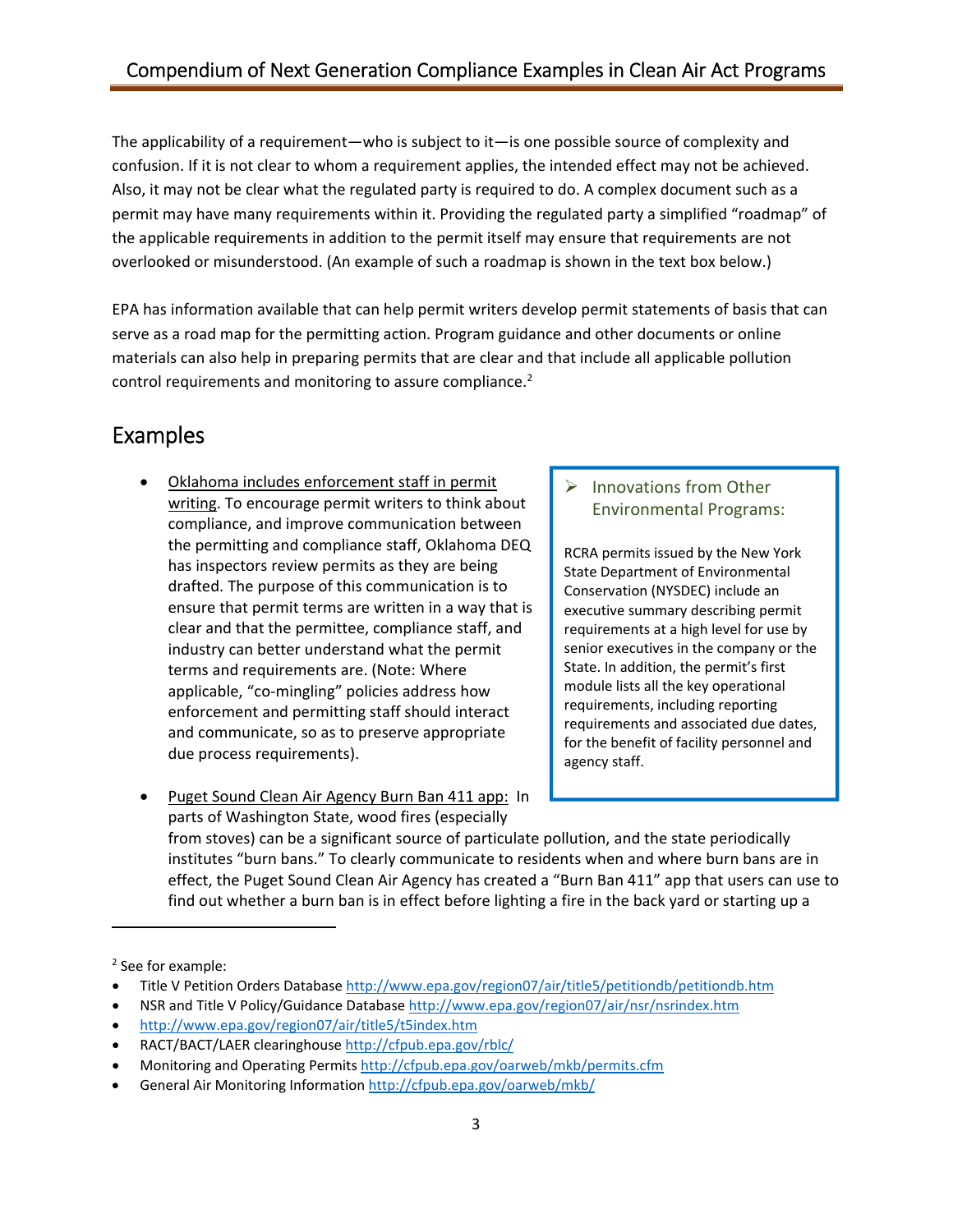wood-burning stove. If a burn ban is in effect, users can use the app to find out what restrictions are in place. For more information, see http://www.pscleanair.org/priorities/woodheating/Pages/burnbans.aspx.

# II. Transparency

# The benefits of transparency

 In this context, transparency refers to the opening of the environmental protection system to the public ‐‐ making both the regulatory requirements and the performance of regulated parties more visible to the public – for example, by posting permits on websites (ideally with a plain language summary) and requiring regulated entities to post monitoring results or other information on public websites. Making information public in this way can create an added incentive for regulated parties to avoid violations and in some cases to reduce emissions below legal limits.<sup>3</sup> Transparency also serves to increase public awareness, strengthening the role of the public in identifying concerns and potential non‐compliance. It can also improve the accountability and performance of regulators by making their decisions more visible and accessible, and can also make regulators more efficient as they can better access information to use and share.<sup>4</sup>

 Transparency is not a new idea, but it has gained much more power with the development of new technologies that make it possible to collect and disseminate large amounts of information widely. If monitoring data can be uploaded and reported quickly, and publicized on the web, what was once available only to facilities and regulators can be communicated to a much larger audience. It is important to identify opportunities to communicate emissions information to the affected public and to convey that information clearly.

 An example of transparency on a national scale is the website maintained by EPA's Clean Air Markets Division, at https://ampd.epa.gov/ampd/. On that site, members of the public can search based on specific criteria or within a geographical region to find information about emissions, allowances, and compliance for individual facilities, which can be either previewed or downloaded in a table format. For example, a citizen concerned about NOx emissions from a neighboring power plant can learn the facility's compliance history, current emissions, and other information presented in table or graphic

  <sup>3</sup> See, e.g., Laplante, B., Lanoie, P. & Foulon, J., *Incentives for Pollution Control ‐ Regulation and Public Disclosure*, No. 2291, Policy Research Working Paper Series, The World Bank (2000), *available at* http://ideas.repec.org/p/wbk/wbrwps/2291.html.

  <sup>4</sup> See, e.g., Fung, A. & O'Rourken, D., *Reinventing Environmental Regulation from the Grassroots Up: Explaining and* Expanding the Success of the Toxics Release Inventory, Env. Man., Vol. 25(2), pp. 115-127 (2000), available at http://nature.berkeley.edu/orourke/PDF/tri.pdf.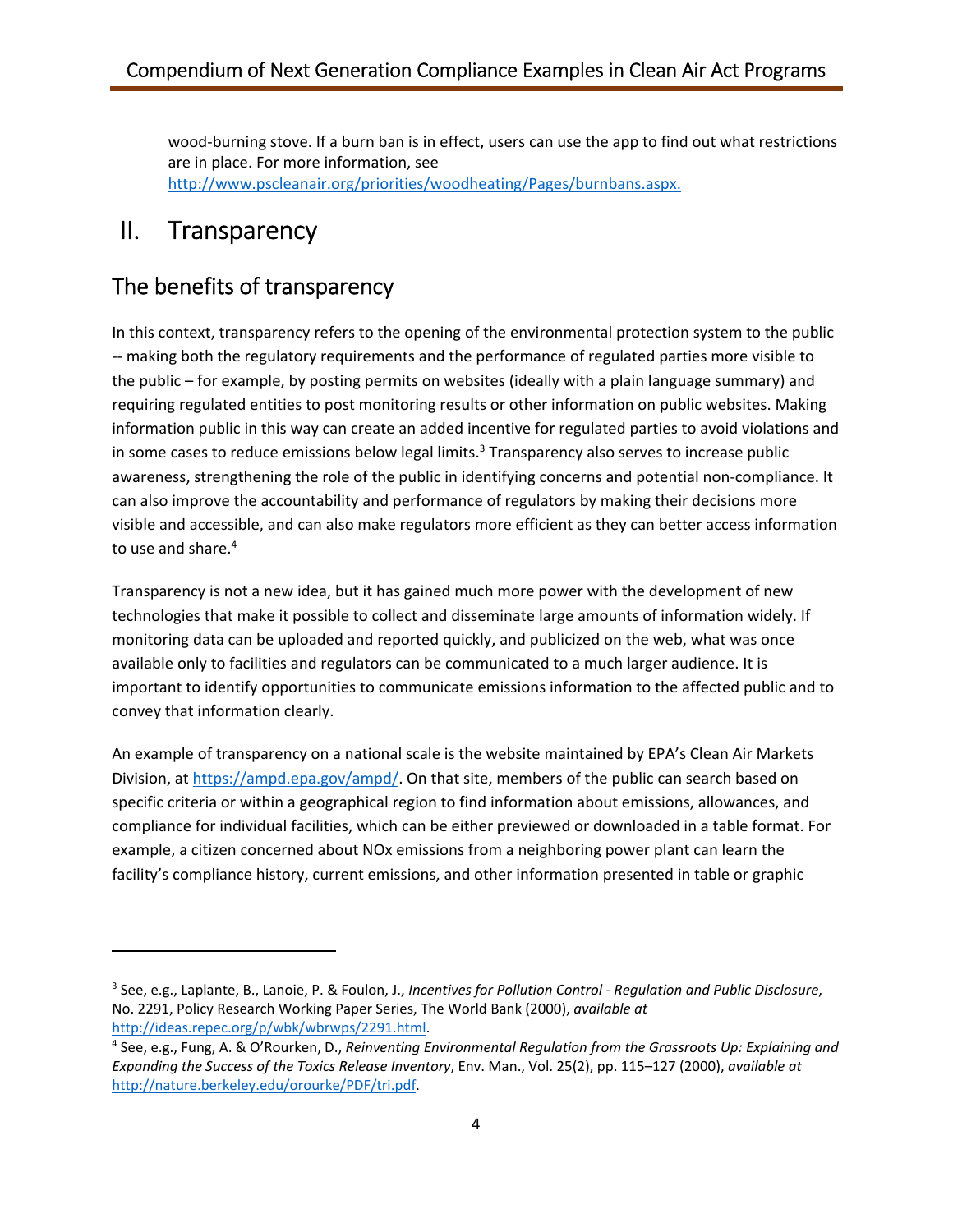form. The website also maintains links to the most commonly searched data to expedite searches of other databases.

 It is also possible to simply post major documents online. A growing number of states, for example, post permits online. Other documents that could be posted include annual Title V compliance certifications and other reports that are filed with the permitting authority.

#### Transparency in practice

 Applying transparency principles well requires skill. The information should be presented in a way and using terms that members of the public can easily understand, within a context understandable to the public. For example:

- Depending on the purpose and quality of the data, a live data feed or a near real-time posting of data may be useful. If a live online data feed is likely to be difficult to understand and interpret, then lead time may be necessary to allow for interpretive material to be included. Some examples below have specified that posting should be soon after sampling and reports are due; some specify a particular timeframe.
- Posted information is more accessible if it is as few clicks as possible from the regulated entity's home page.
- Web postings that use plain language terms to describe the information allow Internet search engines to easily find the information.
- The availability of the information should be publicized, such as through press releases.

 Where information is made available for download, it should be in a data format that allows for easy data analysis (for example, in "CSV" format, which allows data to be moved from Excel to other similar applications, rather than PDF files).

 Prior to posting information on a website, it is important to consider issues related to data control, preservation, privacy, and assertions of confidentiality (see, e.g., 40 C.F.R. Part 2 on Public Information for some of the factors that may go into this judgment).

 When posting data online, consider including educational materials to help users interpret displayed data in the context of national standards and health benchmarks. Additionally, if the website allows users to easily report data errors to the appropriate EPA or state data stewards, the quality of the data will improve over time.

# Examples

• Wisconsin state regulations on mining of sand used in hydraulic fracturing ("frac sand") require that large‐scale industrial sand mines install fenceline particulate monitors to sample for 24 hours on the 6 day schedule established by EPA. The data is analyzed, quality assured, and clearly presented in a graphical manner and made available on the Wisconsin Department of Natural Resources (WDNR) webpage dedicated to industrial sand mining. Additionally, WDNR has dedicated a staff person to facilitate transparency between concerned citizens and frac sand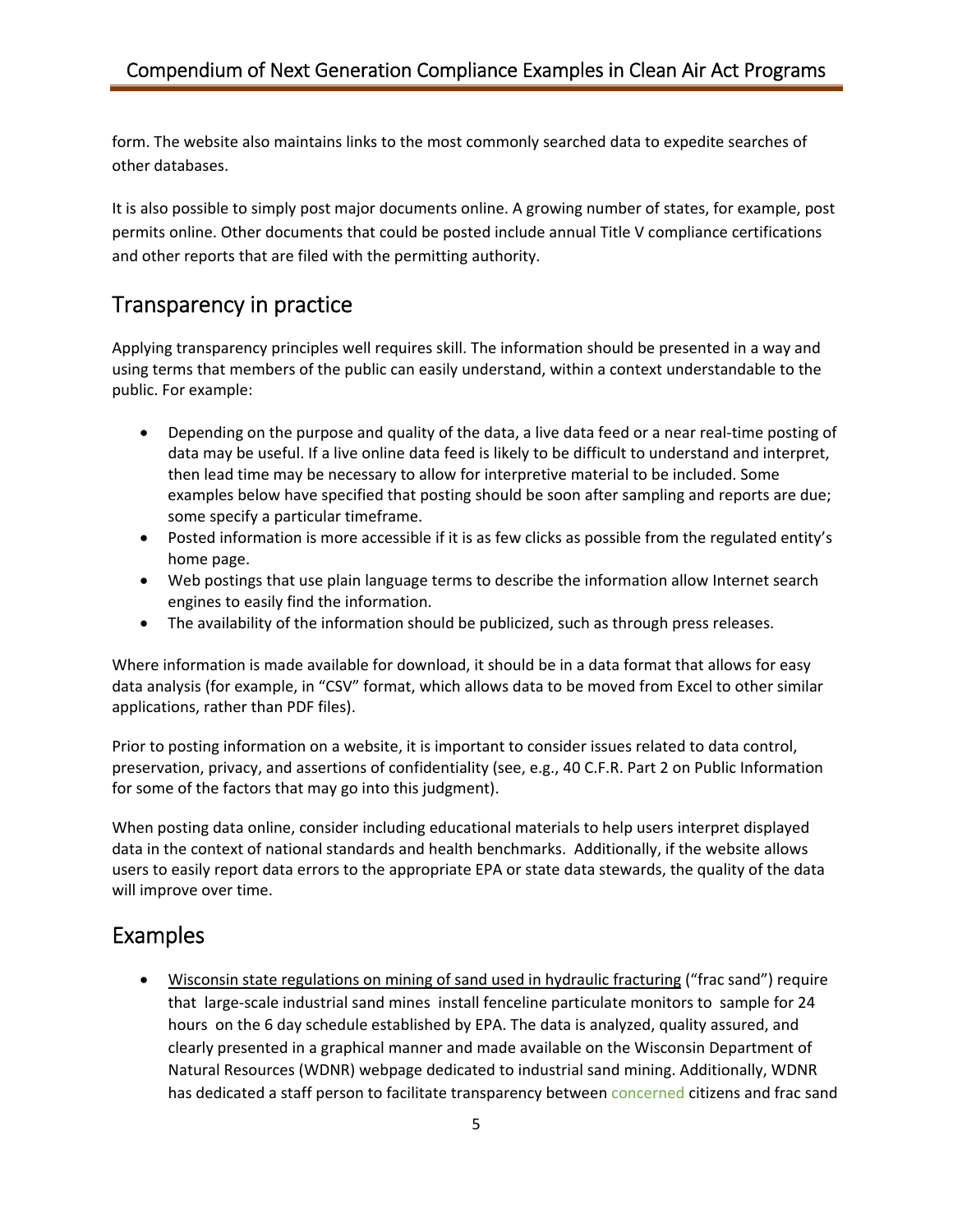mining facilities. The facilities must submit air monitoring data quarterly basis. The industrial sand mining website, updated quarterly, is available at http://dnr.wi.gov/topic/mines/sand.html.

Minnesota has included similar transparency requirements in permits it has issued for sand mining • Minnesota has included similar transparency<br>
requirements in permits it has issued for sand mining and processing operations, to measure ambient levels Environmental Programs: of silica. Fenceline monitoring has been established at **During the Deepwater Horizon oil spill in** four facilities, and the results are posted on a website  $\parallel$  2010, BP placed cameras 5,000 feet maintained by the state Pollution Control Agency. The underwater and streamed the live feeds Fenceline data is collected over a 24 hour period  $\Box$  over the Internet, allowing the public every six days, so that over time data is gathered for each day of the week. The website explains the relevant regulatory standards and how to compare

#### $\triangleright$  Innovations from Other **Environmental Programs:**

During the Deepwater Horizon oil spill in 2010, BP placed cameras 5,000 feet underwater and streamed the live feeds over the Internet, allowing the public and the government to see the efforts to cap the leaking well.

the monitoring results to those standards. See https://www.pca.state.mn.us/air/airmonitoring‐minnesota‐silica‐sand‐facilities#winona‐b9a765fc.

- The PES refinery in Philadelphia (formerly owned by Sunoco) is required by a consent decree to measure and record hourly the levels of a number of pollutants and to make that data available on a monitoring data site in an accessible, clearly labeled, and clearly presented manner. The facility must also post the continuous emission monitor reports on a quarterly basis and maintain fenceline monitoring data for at least five years from the date of collection and review the data with a Community Advisory Panel member upon request. The website postings are available at http://pes-companies.com/social-responsibility/environment-safety/. See Appendix for more details.
- The BP Whiting refinery (Whiting, Indiana) consent decree requires BP to set up four monitoring stations around the refinery to continuously measure concentrations of pentane, hexane, sulfur dioxide, and hydrogen sulfur compounds. The equipment also measures wind speed and direction, temperature, humidity, and barometric pressure and are to be reported to the public on a weekly basis for five years following the execution of the consent decree. Additionally, BP must post quarterly CEMS emissions reports and must review all data posted on the website with community members upon request. The data collected is available at: http://raqis.radian.com/pls/raqis/bpw.whiting. See Appendix for more details.
- Shell Deer Park consent decre**e** requires the refinery and chemical plant in Deer Park, Texas to construct a state‐of‐the‐art system to monitor benzene levels at the fenceline of the refinery which borders a residential neighborhood with a school. The data will be available weekly to the public through a website that includes concurrent information for benzene, wind speed, and wind direction. Shell will also post the Semi‐Annual Air Monitoring Field Investigation reports to the internet that include air emissions, meteorological data, calibration data, any other data measured, and steps Shell took to bring the sources into compliance. The monitoring system and website are currently in the planning and approval stage. See Appendix for more details.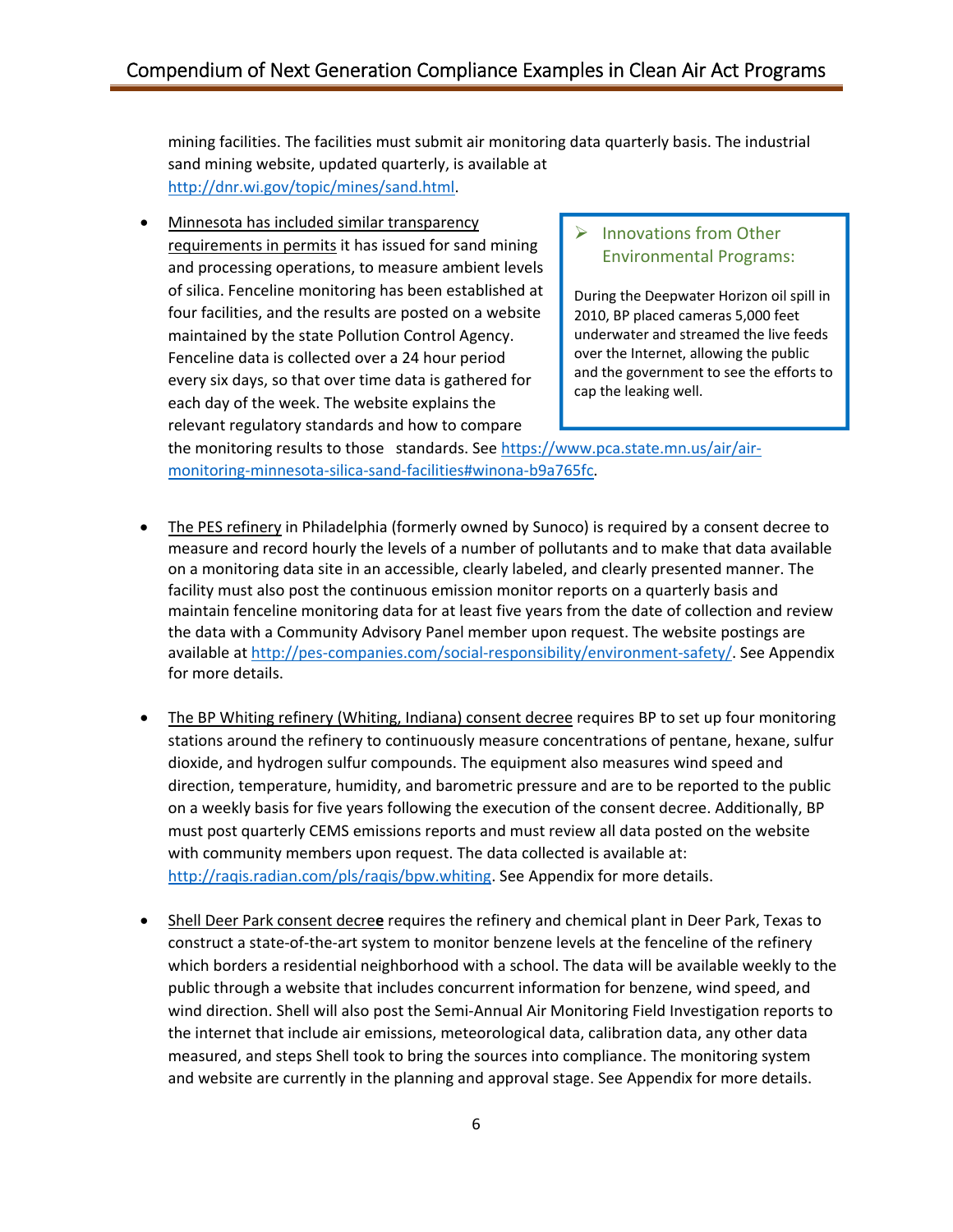• Noble Energy consent decree requires the company to do engineering studies of its tank systems to ensure its vapor control systems are properly designed to minimize emissions. As these studies will be potentially groundbreaking in the industry, Noble will also publicly post reports on its vapor control system engineering evaluations and modifications, intended to provide other companies with the opportunity to learn from Noble's findings and apply them to their own storage tanks, helping to reduce emissions. For more information see https://www.epa.gov/enforcement/noble-energy-inc-settlement. See Appendix for more details.

 EPA hosts several websites that provide information to the public about permit and enforcement data and other aspects of facility environmental performance. For example, as discussed above the Clean Air Markets Division website provides a wide range of information about major sources. Other examples include:

- The Facility Level Information on Greenhouse Gases Tool (FLIGHT) provides extensive information on greenhouse gas emissions from large sources. Members of the public can search for large greenhouse gas emitters based on location, source type, date, as well as specific greenhouse gas types. Uses can view and export the data in map, list, or graphical format and the data is available on mobile devices. See https://ghgdata.epa.gov/ghgp/.
- The Enforcement Compliance History Online (ECHO) Website: ECHO provides integrated compliance and enforcement information for about 800,000 regulated facilities nationwide. Its features range from simple to advanced, catering to users who want to conduct broad analyses as well as those who need to perform complex searches. Specifically, ECHO allows you to find and download information on: (1) permit data; (2) inspection dates and findings; (3) violations; (4) enforcement actions; and (5) penalties assessed. See https://echo.epa.gov.

 Many states also provide the public with searchable information about permits and air quality issues. Just a few are listed below.

- Alabama Department of Environmental Management's eFile system allows the public and other stakeholders to freely access documents that exist in electronic format in ADEM's document management system. The system has over one million documents available for the public to search, including permits, inspection reports, complaints, compliance reports, and enforcement actions. See http://app.adem.alabama.gov/eFile/.
- **Texas Commission on Environmental Quality Air Emission Event Report Database allows the**  public to search for air emissions reports by facility, company, or region and can be narrowed by date. The information provided includes the type of chemical emitted and the estimated amount. See http://www.tceq.state.tx.us/field/eventreporting.
- Wisconsin Department of Natural Resources air permitting process search allows members of the public to search for air emissions permit applications as well as approved permits. The database allows for searches based on multiple limitations such as location, facility, permit status, permit date, etc. Each permit includes detailed information on each facility such as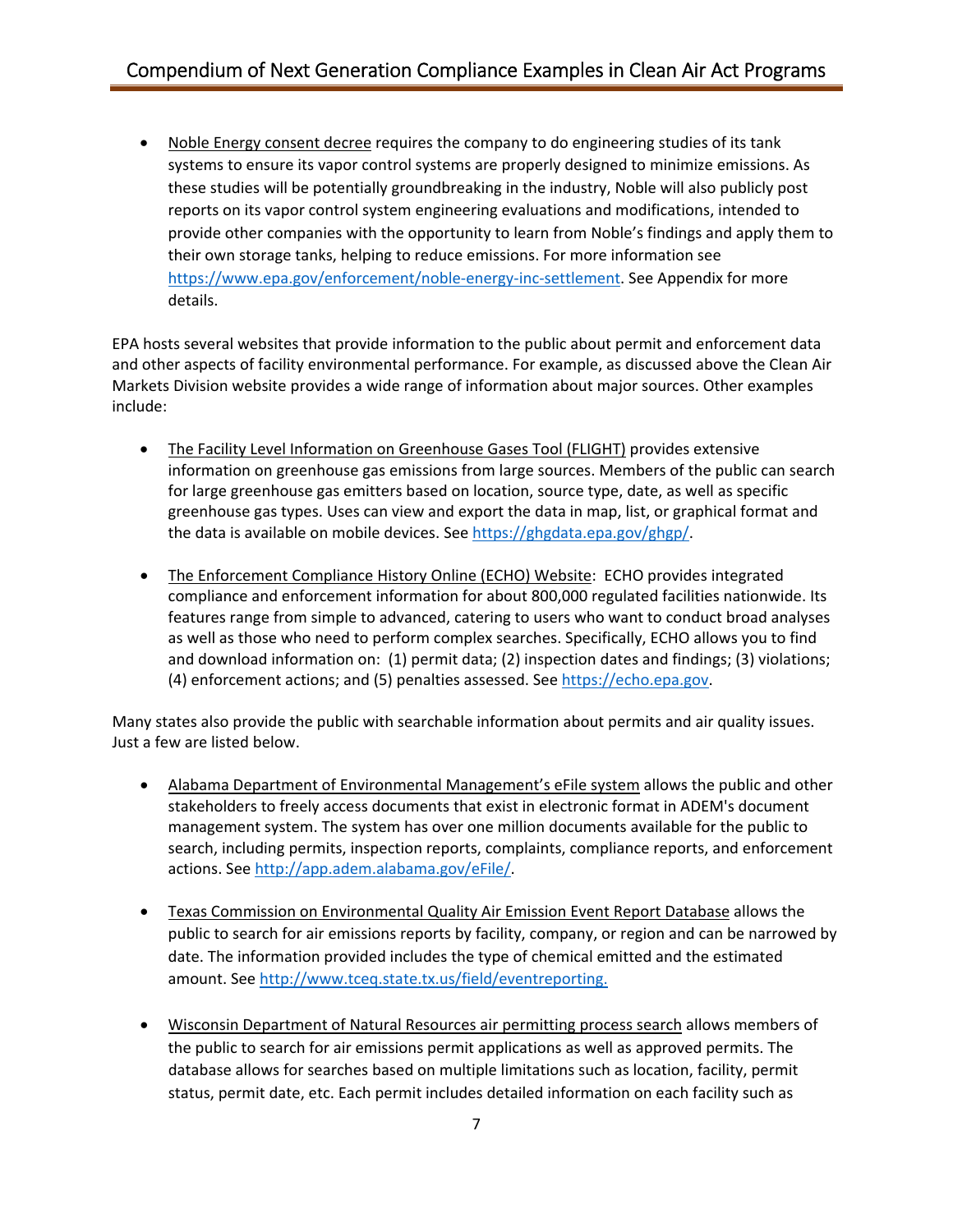facility contacts, Wisconsin DNR contacts, details on the stages of any permits, emissions information, and any other "industrial monitoring data." See http://dnr.wi.gov/cias/am/amexternal/AM\_PermitTrackingSearch.aspx.

# III. Electronic Reporting

# The benefits of electronic reporting

 Regulated facilities have many requirements to report information to regulators. Increasingly, this is being done electronically. Electronic reporting typically entails the use of electronic "smart" forms or web tools that guide the regulated entity through the reporting process (simply emailing reports is not true electronic reporting).

 Electronic reporting creates many new opportunities beyond streamlining the transfer of information. Electronic reporting reduces costs associated with paper reporting and provides regulators with more complete and timely data, allowing more effective prioritization of monitoring and enforcement actions. The websites through which reporting is done can provide feedback to reporters (e.g., flagging data that appear to be erroneous), and can be used as a vehicle for providing compliance information or other assistance.

 For these reasons, it is now EPA policy that "in developing new regulations … we will start with the assumption that reporting will be electronic and not paper based. And we will use shared services to do this to the maximum extent possible. This Policy Statement is one important step forward in the Agency's larger E-Enterprise for the Environment Initiative."<sup>5</sup>

 Currently, over four dozen EPA air program rules require electronic submission of reports directly to the EPA using the Compliance and Emissions Data Reporting Interface (CEDRI) within the Central Data Exchange (CDX). Over 4,100 electronic submittals have been successfully submitted to date. The Electronic Reporting Tool (ERT) creates electronic versions of stationary source sampling test plans and reports of test results that can be submitted to the EPA and air agencies. Using the CEDRI tool, sources can submit the ERT files, as well as pdf uploads and fillable forms that exist within CEDRI. CEDRI can also accept test reports that are not required under a federal rule, such as additional test reports required by states, and can accept additional information that may be required by states within reports.

 In the greenhouse gas reporting program and the acid rain program, all reporting is done electronically. EPA is in the process of making electronic reporting mandatory for most New Source Performance

<sup>&</sup>lt;sup>5</sup> "E-Reporting Policy Statement for EPA Regulations," Memorandum from Deputy Administrator Robert Perciasepe to Assistant Administrators et al., dated September 30, 2013, *available at* https://www.epa.gov/compliance/policy‐statement‐e‐reporting‐epa‐regulations.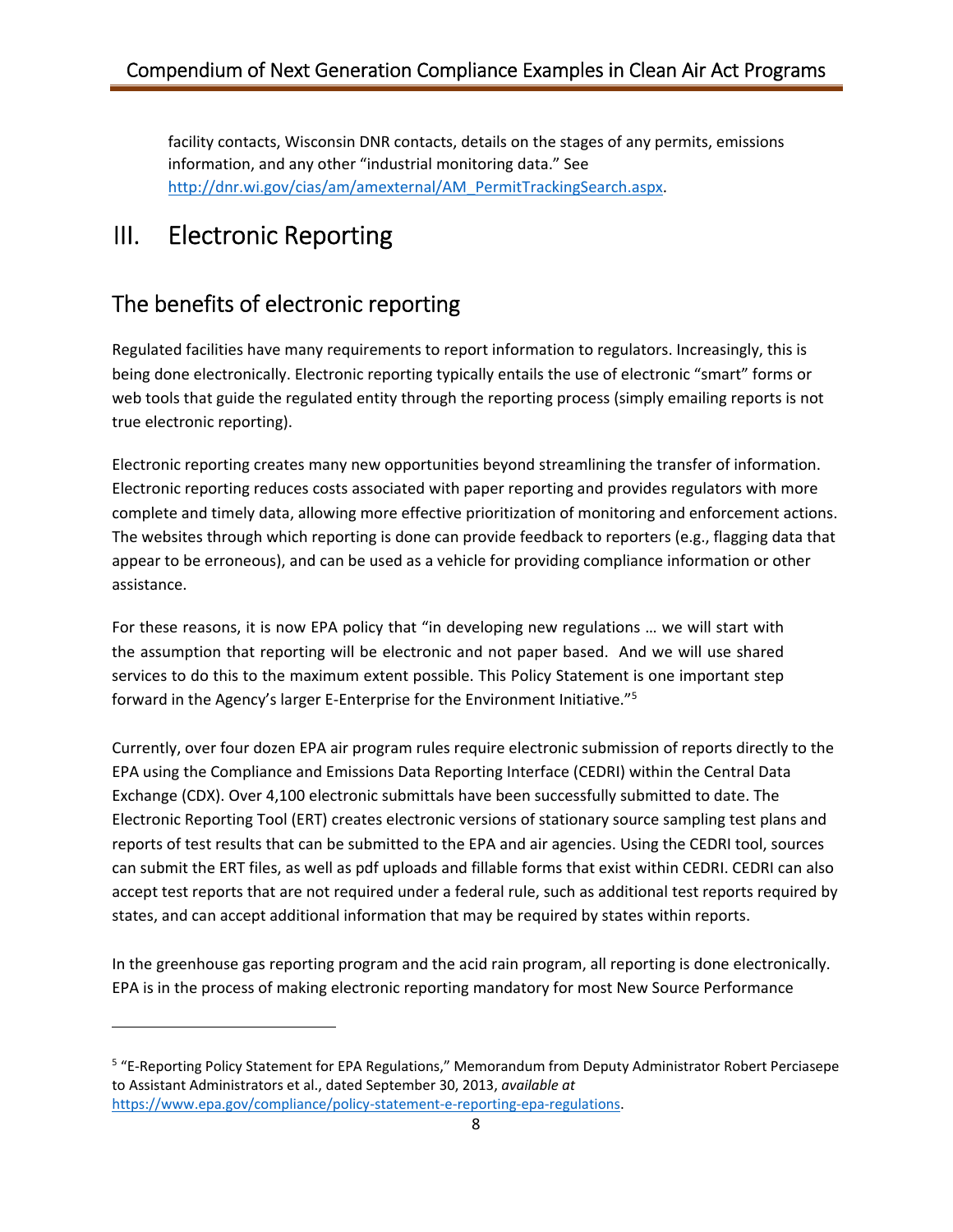Standards (NSPS) under 40 CFR Part 60 and National Emissions Standards for Hazardous Air Pollutants (NESHAP) under 40 CFR Part 63. In March of 2015, EPA published a proposal that would expand the number of NSPS rules that require reports to be submitted electronically, as well as allow sources to retain electronic records in lieu of hardcopy records. If this rule is made final, we expect that most sources subject to an NSPS will be required to submit certain reports electronically. Future rules are planned to require electronic reporting under NESHAP. For more information on the proposed rule, see http://www.gpo.gov/fdsys/pkg/FR‐2015‐03‐20/html/2015‐05406.htm.

 Reports filed electronically through CEDRI are available to EPA, and to state, local and tribal pollution control agencies as well as to the facility itself. The information is also available to the public through an EPA website called WebFIRE.

# Electronic reporting in practice

 While e‐reporting reduces paper transaction costs associated with creating, mailing, entering, and error correction, it also necessitates new efforts to create the necessary tools to assist the regulated source in submitting quality reports and software to accept the electronic submittals.<sup>6</sup> In addition, as e-reporting becomes more common it will be necessary to avoid, where possible, requiring regulated sources to file reports to multiple systems. EPA has undertaken a project, aimed at integrating multiple electronic reports. This project is called Combined Air Emissions Reporting and is part of the E‐Enterprise for the Environment initiative.7

 If large amounts of data will be reported, systems and practices must be in place to collect, manage, analyze, and make the data accessible, such as:

- Specifying electronic reporting requirements for submitting results of regular monitoring requirements including analyses of emissions monitoring for identified parameters, and chosen elements of most concern, e.g., where certain issues have been problems in the past at this source.
- Using data standards jointly established by the states and EPA as part of the Exchange Network and avoiding creating new, unique file and data formats that are not already supported by the National Environmental Information Exchange Network. See http://www.exchangenetwork.net/communities‐of‐interest/air/.

 In some instances, a regulated entity may not be able to report electronically because it does not have the means to do so. Temporary waivers may be provided to cover such cases, with the expectation that the reporting entity will obtain the equipment needed to report electronically within a reasonable time. In the meantime, the regulation, permit, or settlement typically requires the regulated entity to report the information on paper.

 $^6$  States that accept e-reporting in lieu of paper reports must have EPA approved systems. The current status of CROMERR applications received from states is found at the following web address https://www.epa.gov/cromerr/status‐cromerr‐applications‐states.

<sup>&</sup>lt;sup>7</sup> For more information about E-Enterprise, see https://www.epa.gov/e-enterprise.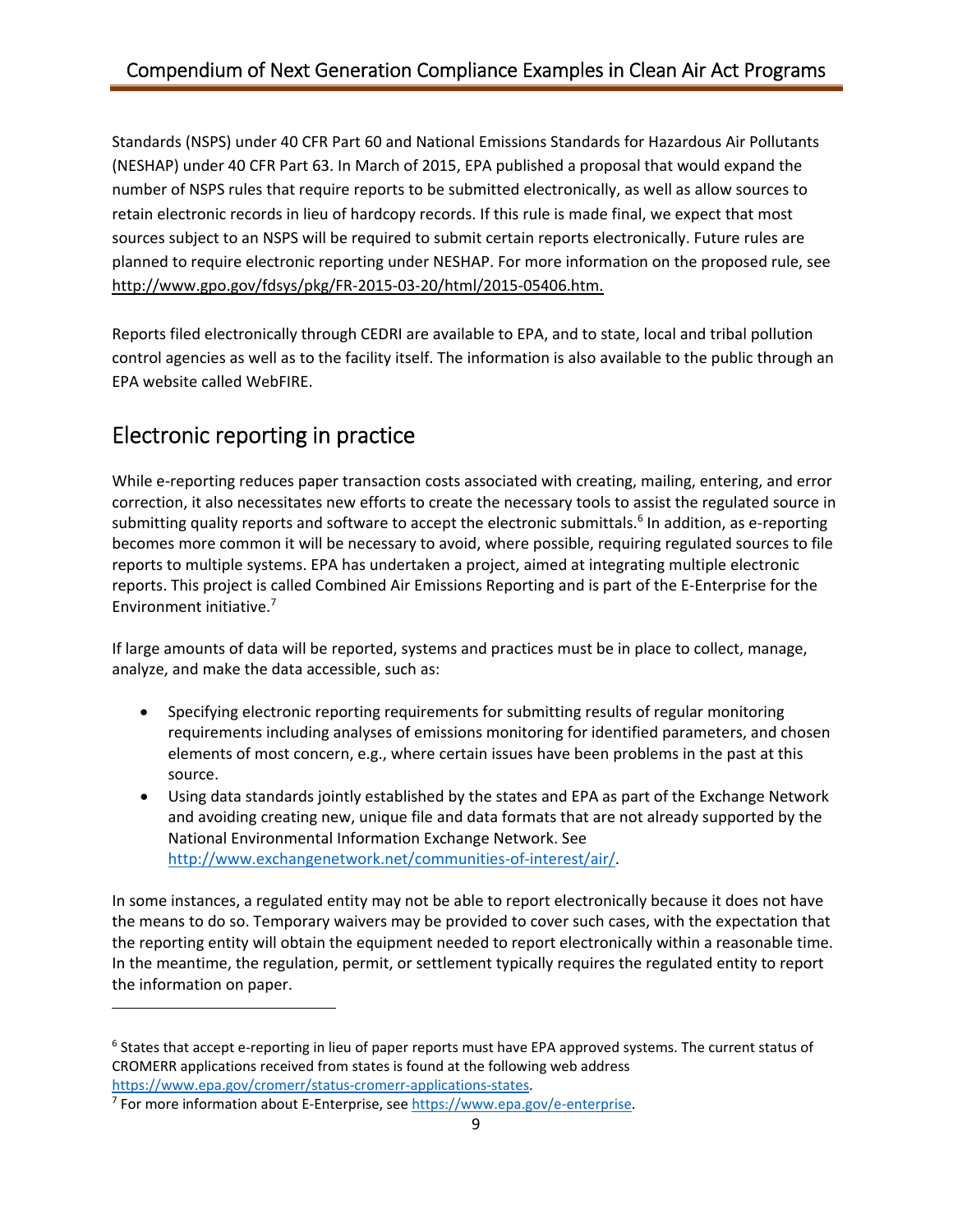#### Examples

- The Greenhouse Gas Reporting Program requires over 8,000 facilities across 40 industry types to monitor GHG data, including emissions, and report them to EPA on an annual basis. Facilities use an electronic system to calculate and submit their data to EPA, which runs real‐time checks for common mistakes. If a potential mistake is detected, the facility is prompted to correct it before submission. The electronic system also runs thousands of post-submission verification checks on the reports to flag potential errors for EPA staff to further investigate as appropriate. If an error is suspected, EPA notifies the reporter with an electronic message to correct it within a 45‐day verification period. Once the verification period is complete, all non‐CBI data are published on EPA's Facility Level Information on Greenhouse gases Tool (FLIGHT). In 2014, EPA began publicly flagging FLIGHT facilities with unresolved errors or ones that did not provide a valid reason for an absent report, and their FLIGHT facility pages contained cautionary text about the errors. This improved data transparency and accountability. See https://ghgdata.epa.gov/ghgp/main.do.
- BP Exploration (North Slope, Alaska) consent decree requires BP to maintain a secure, web- based portal that includes progress reports regarding data collection, pipeline inspections, Risk Ranking Procedures, information on the Risk Prevention and Mitigation procedures, repair information, leak detection activities, any spill data, as well as access to BPXA's GIS data. BP may claim the data reported is confidential business information (CBI). See Appendix for more details.
- **Electronic reporting for New Source Performance Standards (NSPS) and National Emissions**  Standards for Hazardous Air Pollutants (NESHAP). Some pollution control standards currently require owner/operators to submit air emissions data electronically and allow facilities to keep electronic records. New users register with the electronic system before uploading reports. The system focuses on reports that provide direct measures of air emissions data, such as excess emission reports, summary reports, performance test reports, etc. Some examples of rules that already contain electronic reporting are the NSPS and NESHAP for Portland cement facilities (part 60 subpart F and part 63 subpart LLL) and the NESHAP for major source boilers (part 63 subpart DDDDD). A list of all rules that contain electronic reporting can be found at: https://www.epa.gov/ttn/chief/ert/ert\_rules.html</u>. A proposed rule would extend electronic reporting to additional NSPS and NESHAP, as well as expand the type of reports covered by some regulations that already require some electronic reporting. The proposed rule covers most NSPS; see 80 Fed. Reg. 15099 (March 20, 2015), at https://federalregister.gov/a/2015-05406.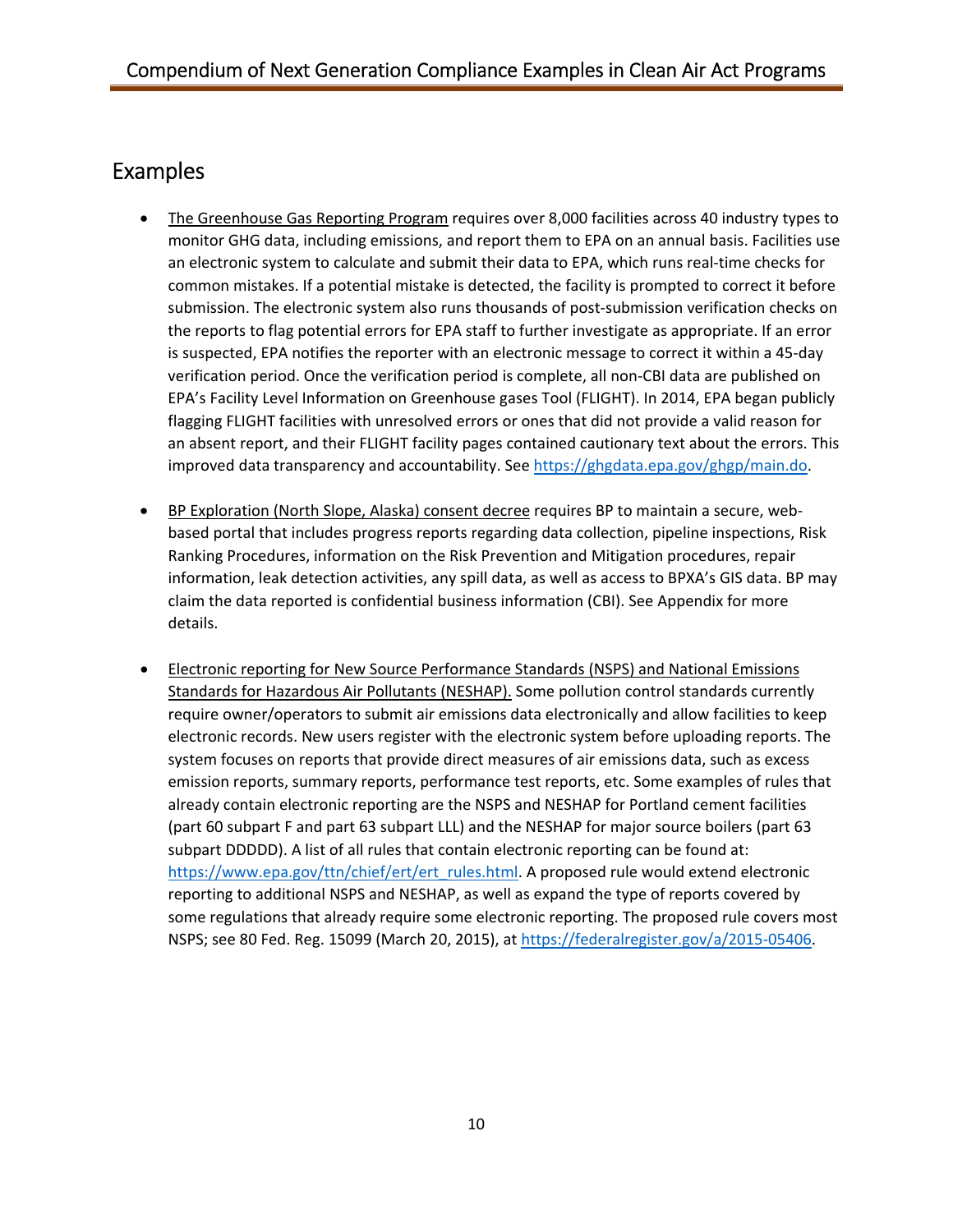# IV. Advanced Monitoring

# The benefits of advanced monitoring

 Monitoring technology is advancing rapidly, improving the ability of regulators, regulated parties, communities, and others to have a clear understanding of emissions and ambient conditions. The term "advanced monitoring" includes a broad range of sampling and analytic equipment, systems, techniques, practices, and technologies for better detecting and measuring pollution. Advanced monitoring technology generally fits into one or more of these categories:

- Monitors pollutants on a real-time or near real-time basis, often without lengthy lag times for laboratory analysis;
- Less expensive, easier to use, or more mobile than technologies currently in widespread use;
- Provides data of acceptable quality that is more complete or easier to interpret for a specific purpose;
- An existing technology used in a new way to provide better information on pollutants, pollution sources, or environmental conditions.

 Advanced monitoring includes both monitors that measure emissions from a particular source and those that monitor pollutants in the ambient environment. Advanced monitoring often provides more complete and timely data without lengthy laboratory analysis compared to traditional monitoring. It can also be used to provide communities and individuals with real‐time information about pollution that affects them.<sup>8</sup>

Advanced monitors can take a variety of forms. Some of these are:

 Continuous emissions monitors (CEMs) provide more complete information about emissions, providing sources with real time data that can allow facilities to identify problems sooner and respond promptly. CEMs have been used in some air programs for many years, and in those contexts are not "Next Gen." However, CEMs are being developed for new types of pollutants, and their cost, while still high, is declining. As the CEMs technology drops in price, the scope of projects that are considered cost‐ effective broadens.

 Optical imaging devices make it possible to observe pollutants from a distance and at night. This technology allows for the detection of leaks that are invisible to the naked eye, and allows for the accurate assessment of visible emissions. Although these devices do not provide quantitative measures of pollution, their ability to identify the existence or density of pollution can be valuable. For example, forward‐looking infrared (FLIR) cameras can be used to find fugitive emissions, such as leaks of VOCs

  <sup>8</sup> Recent advances in air pollution monitoring are described in Snyder, Emily G., et al., *The Changing Paradigm of Air Pollution Monitoring*, 47 Env. Sci. & Tech. 20, 11369‐77 (2013), *available at* http://pubs.acs.org/doi/pdf/10.1021/es4022602.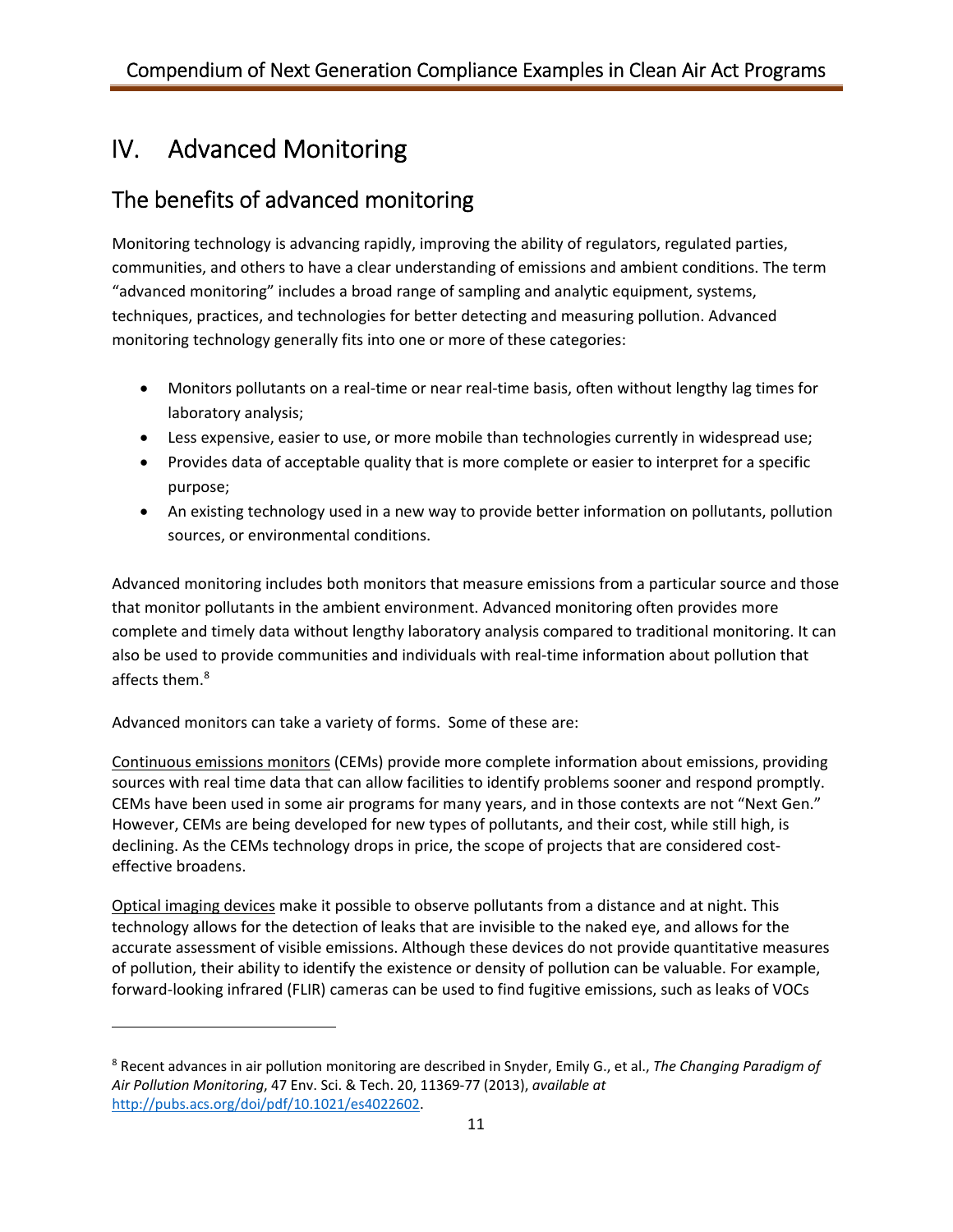from petroleum storage tanks, or methane leaks at natural gas facilities. Opacity monitors can be used to measure the opacity of a plume of smoke, and have been approved in some standards as an alternative to the traditional method of simple visual evaluation.

Fenceline monitoring involves placing air sensors around the perimeter of a facility's property. Although not new technology, its application in permitting or air rules is new. This is a complement to traditional monitoring done at emission points within the facility, which is directly linked to specific compliance requirements for those units. Fenceline monitoring assesses the actual downwind impact of all the emissions at a facility, capturing both emissions from point sources and fugitive emissions. It can be particularly useful at large, complex facilities, or industrial sites with multiple facilities, where complex emission mixtures are present making it difficult to ascertain the source of the emissions. The data can be used to assess the potential impact of facility releases on the surrounding environment and communities, especially when combined with ambient information such as meteorological data. Such data can identify potential exposure issues and inform the local community about the quality of the air they breathe.

 In addition, new tools are being developed by both governmental and private entities to communicate, analyze, and display the data gathered by these technologies. These allow advances in monitoring technologies to be married with transparency strategies described above for maximum impact.

 Advanced monitors are not just useful for regulators. When used by regulated entities, advanced monitoring can supplement traditional monitoring methods and more effectively prevent, reduce or— even better—call attention to potential problems before noncompliance occurs, often while making operations more efficient.<sup>9</sup> Regulated entities may find that voluntary use of monitors allows for detection and fixing of problems before they become enforcement concerns.

 New technology (and new applications of existing technology) can also make it possible for the public to play an active role in assessing environmental conditions. In particular, small mobile sensors are increasingly being used by private citizens to measure air quality in their neighborhoods. Although no sensors of this type have been approved to date as Federal Reference Methods, devices that would not be appropriate for compliance purposes could, if sufficiently reliable and used properly, be useful for other purposes, such as screening of potential areas of concern. Monitoring by citizens has the potential to provide much more information than has historically been available from Agency‐managed monitoring networks.

# Advanced monitoring in practice

 A number of technical and practical challenges and considerations associated with emerging monitoring technologies remain, especially with regard to low‐cost mobile sensors that are often used by the public to measure air quality. Sensor technology is in rapid flux, and the reliability of such sensors varies and is

 $9$  Energy monitoring devices are being used in southern China to immediately identify and address high levels of pollution or energy waste. These devices enable the city of Hengqin to track emissions and energy consumption in real time. See http://www.deseretnews.com/article/865617771/One-solution-for-air-pollution-Big-data.html?pg=all.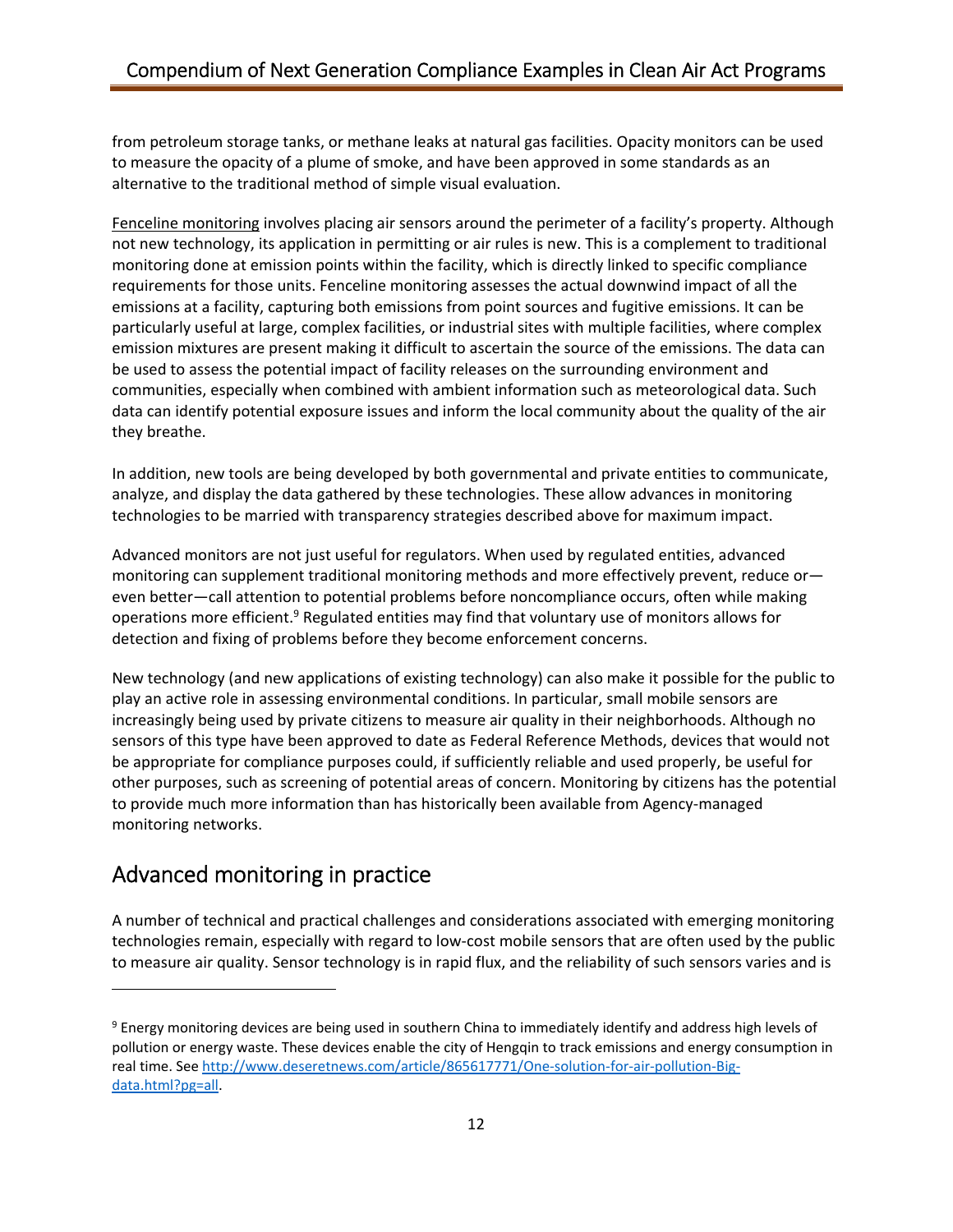often untested. Further work will be needed on the part of both regulators and potential users of sensors to realize their long term potential. A first step is the Air Quality Sensor Performance Evaluation Center at the South Coast Air Quality Management District in California (discussed below).

 Other types of advanced monitors, used by agencies, raise fewer technical concerns. However, operators should still take care to ensure that they are being used properly. Developing familiarity with new monitoring tools is important for Agency staff working on rules, permits, or in enforcement.

#### Examples

- BP Whiting refinery (Whiting, Indiana) consent decree requires BP to install fenceline monitoring equipment to observe and record "reportable" gas flares. The equipment includes a vent gas flow monitoring system and average molecular weight analyzer, steam flow monitoring, gas chromatograph, meteorological station, and a video camera. See Appendix for more information.
- EPA's Geospatial Measurement of Air Pollutants (GMAP) program designs, develops, and utilizes state of the art mobile measurement systems to gain insight into source emissions, population impacts, and exposure risk management strategies. It mounts advanced monitoring equipment on a vehicle to map pollutants such as sulfur dioxide and methane, along with meteorological information. For example, the vehicle can drive through a neighborhood to look for indicators that help locate likely pollution sources. For detailed information, see https://cfpub.epa.gov/si/si\_public\_record\_report.cfm?dirEntryId=309632
- EPA's "Methane Rule" (limiting methane emissions from oil and gas production and processing facilities requires facilities to check for leaks on a quarterly or semiannual basis (depending on the type of facility). The rule allows IR cameras to be used for leak detection, as an alternative to Method 21. See https://www.epa.gov/airquality/oilandgas/actions.html For further information see the Appendix.
- EPA's Petroleum Refinery NESHAP requires fenceline monitoring to identify and control fugitive emissions. The fenceline monitors must be placed around the perimeter of the facility to ensure that emissions are properly managed and neighboring communities are not being exposed to unintended emissions. If specified trigger levels are exceeded, the facility must investigate possible sources of emissions and take action to correct them. Monitoring results will be reported electronically on a quarterly basis, and will be placed in a publicly available database. EPA will work with stakeholders to determine the best way to communicate the monitoring results to the public. See <u>https://www.epa.gov/airtoxics/petref.html</u>. See Appendix for more details.
- Wisconsin state regulations on frac sand (sand used in hydraulic fracturing) require large-scale mining facilities to install fenceline particulate monitors to sample for 24 hours on a 6‐day schedule established by EPA. The data are analyzed, quality assured, and clearly presented in a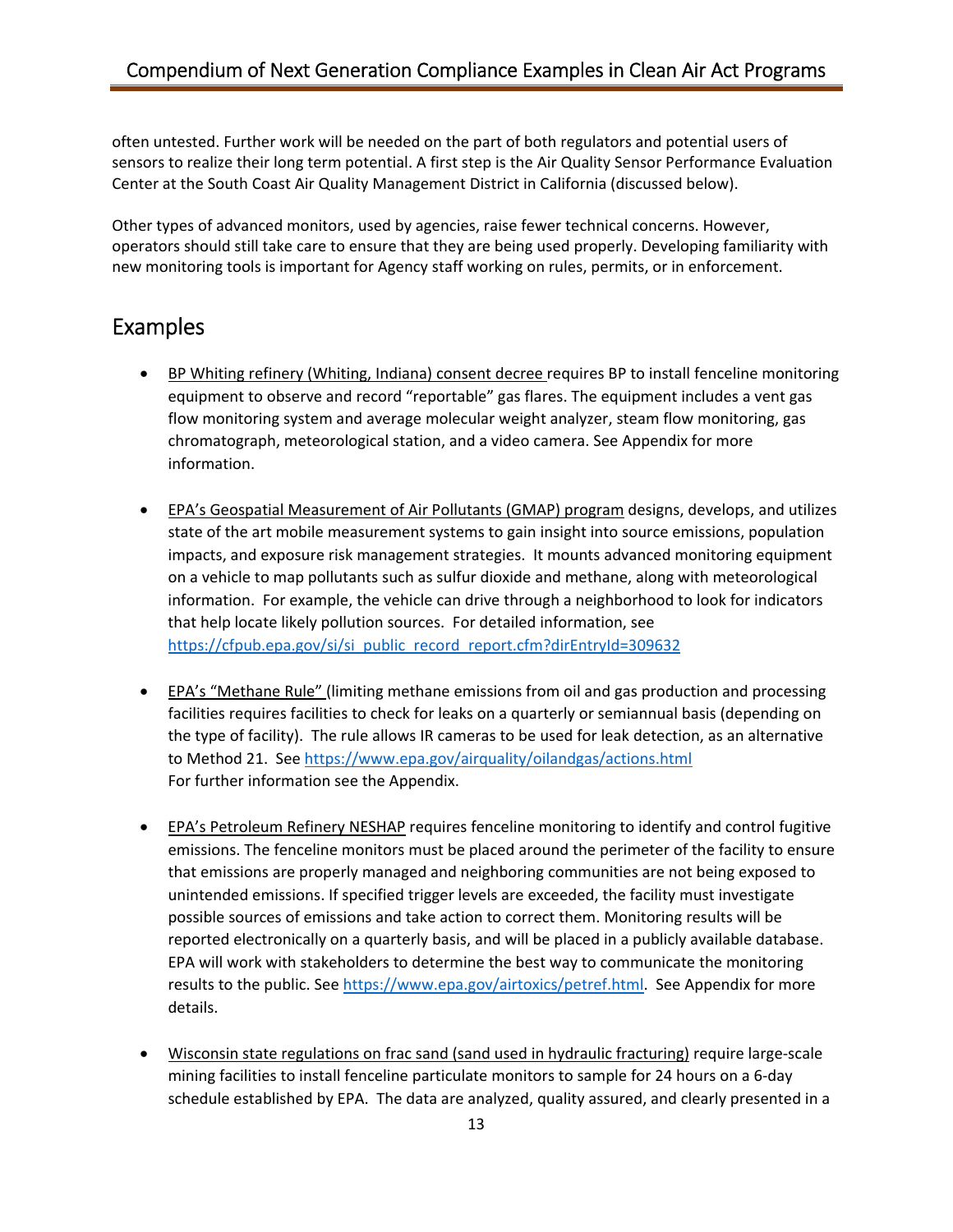graphical manner. The facilities must submit air monitoring data on a monthly basis. As discussed under "Transparency," the results are reported on a public website. See http://dnr.wi.gov/topic/mines/sand.html. See Appendix for more details.

- Minnesota's permits for four sand processing facilities require fenceline monitoring for particulate matter. To ensure that particulates from the sand do not create a hazard to nearby properties, the permits require upwind and downwind monitors for two years after beginning operations, with samples collected every six days. See https://www.pca.state.mn.us/air/airmonitoring-minnesota-silica-sand-facilities#winona-b9a765fc. Permit language is provided in the Appendix.
- Pennsylvania's general permit for natural gas compression facilities requires facilities to monitor for leaks at least quarterly, using a forward‐looking infrared (IR) camera. If a leak is detected, it must be corrected as soon as possible but in any case within 15 days. The general permit is available at http://www.bipc.com/files/Publication/bcd1f612-ac8c-4e97-b290c4c9ae7dffd2/Presentation/PublicationAttachment/9948db7f‐4a5c‐4e45‐a1a1‐ c50fc2fe7107/GP‐5\_2‐1‐2013.pdf.
- Ashtabula Tire Partners (Ashtabula, Ohio) construction permit requires the use of a baghouse leak detection system (BLDS) to automate and continuously monitor the baghouse, where typically only periodic manual pressure drop reading are required. Ashtabula Tire Partners will use the BLDS in addition to monitoring baghouse pressure drop to ensure continuous operation and compliance with PM requirements. The permittee must also submit its annual Permit Evaluation Report (PER) electronically through the Ohio EPA's e‐Business Center: Air Services. http://wwwapp.epa.ohio.gov/dapc/permits\_issued/1174959.pdf. Advanced monitoring (pp. 22-24); e‐reporting (pg. 24). See Appendix for more details.
- The PES Refinery (Philadelphia, Pennsylvania) consent decree requires the facility to use fenceline monitors to measure and record hourly the levels of PM<sub>2.5 and 10</sub>, CO, VOCs, sulfur dioxide, NOx, hydrogen sulfide, and reduced sulfur compounds. Sunoco will also install a meteorological station to measure and record wind speed, wind direction, ambient temperature, humidity, and barometric pressure for continuous reporting. As discussed under "Transparency," the results will be reported on a public website. See Appendix for more details.
- Shell Deer Park (Deer Park, Texas) consent decree requires Shell to construct a state-of-the-art system to monitor benzene levels at the fenceline of the refinery and chemical plant near a residential neighborhood and school. A meteorological station will be set up to collect wind speed and directional data. As discussed under "Transparency," the results will be reported on a public website. See Appendix for more details.
- Total Petrochemicals USA (Port Arthur, Texas) consent decree requires Total to complete a two- phase Supplemental Environmental Project (SEP) to conduct passive, infrared imaging to detect equipment leaks emitting pollutants that contribute to ground‐level ozone and smog. The first SEP phase requires Total to image and monitor at least 1,000 components, including at least 500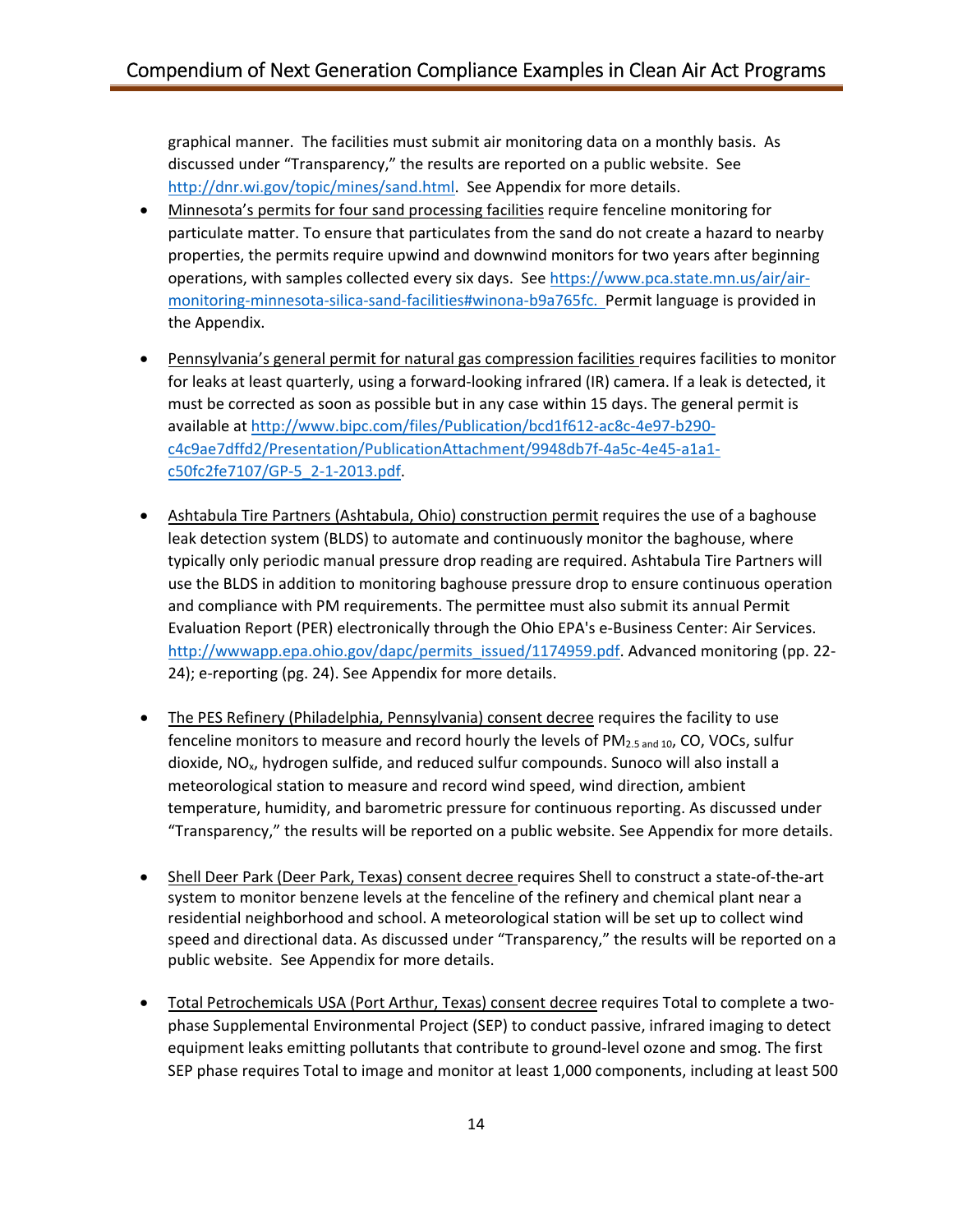components where leaks have been previously detected. The second SEP phase requires imaging of all components not imaged in phase one. See Appendix for more details.

- Noble Energy consent decree requires the company to address concerns about leaks from petroleum storage tanks by installing advanced pressure monitors with continuous data reporting on a cross‐section of the tank system. This monitoring will verify that the tanks are not over‐pressurized in a way that could cause VOC emissions. Electronic monitors will measure pressure in storage vessels and transmit data to a central location, triggering an alarm for high pressure to allow the operator to respond before a leak occurs. The consent decree also requires Noble to use IR cameras to verify that the vapor control system is preventing leaks. For more information see https://www.epa.gov/enforcement/noble-energy-inc-settlement. See Appendix for more details.
- As discussed above, very low-cost sensors are increasingly available which can be used by citizens and other private parties to test air quality for a number of pollutants including ozone and particulates. However, the quality and reliability of these sensors can vary greatly. To inform the public about the quality of these sensors, the South Coast Air Quality Management District (in California) has established the Air Quality Sensor Performance Evaluation Center (AQ‐SPEC). The Center aims not only to help citizens identify the best monitors to use, but also to catalyze the successful development and use of high-quality sensors. See http://www.aqmd.gov/aq-spec/home.

# V. Independent Third‐Party Verification

# The benefits of independent third‐party verification

 Properly structured independent third‐party monitoring and verification in rules, permits, and settlements can enhance accountability, improve compliance, and produce more and better compliance data.<sup>10</sup> Third-party monitoring, when combined with public disclosure, informs the public of the regulated entity's compliance status and enables public responses to noncompliance. The best third‐ party verification approaches are structured to ensure that auditors are competent and independent and that audit or inspection criteria are objective and fact-based.<sup>11</sup> For example, draft data may be submitted concurrently to the government and the regulated entity, rather than being shared in draft first with the regulated entity. Third‐party verification examples include:

  <sup>10</sup> See, e.g., Kunreuther, H., McNulty, P. & Kang, Y., *Improving Environmental Safety Through Third Party Inspection*,  Wharton School ‐ U. of Penn. (Oct. 2001); Lesley K. McAllister, *Regulation by Third‐Party Verification*, 53 B.C. L. REV. 1, 22-23 (2012); and Esther Duflo et al., Truth-Telling By Third-Party Auditors And The Response of Polluting  *Firms: Experimental Evidence From India*, 128 Q. J. of Econ. 4 at 1499‐1545 (2013).

  <sup>11</sup> See Short, J.L. & Toffel, M.W., *The Integrity of Private Third‐Party Compliance Monitoring*, Kennedy School ‐ Harvard, Working Paper RPP‐2015‐20 (Dec. 2015), available at

 https://www.hks.harvard.edu/content/download/78659/1765209/version/1/file/RPP\_2015\_20\_Short\_Toffel.pdf.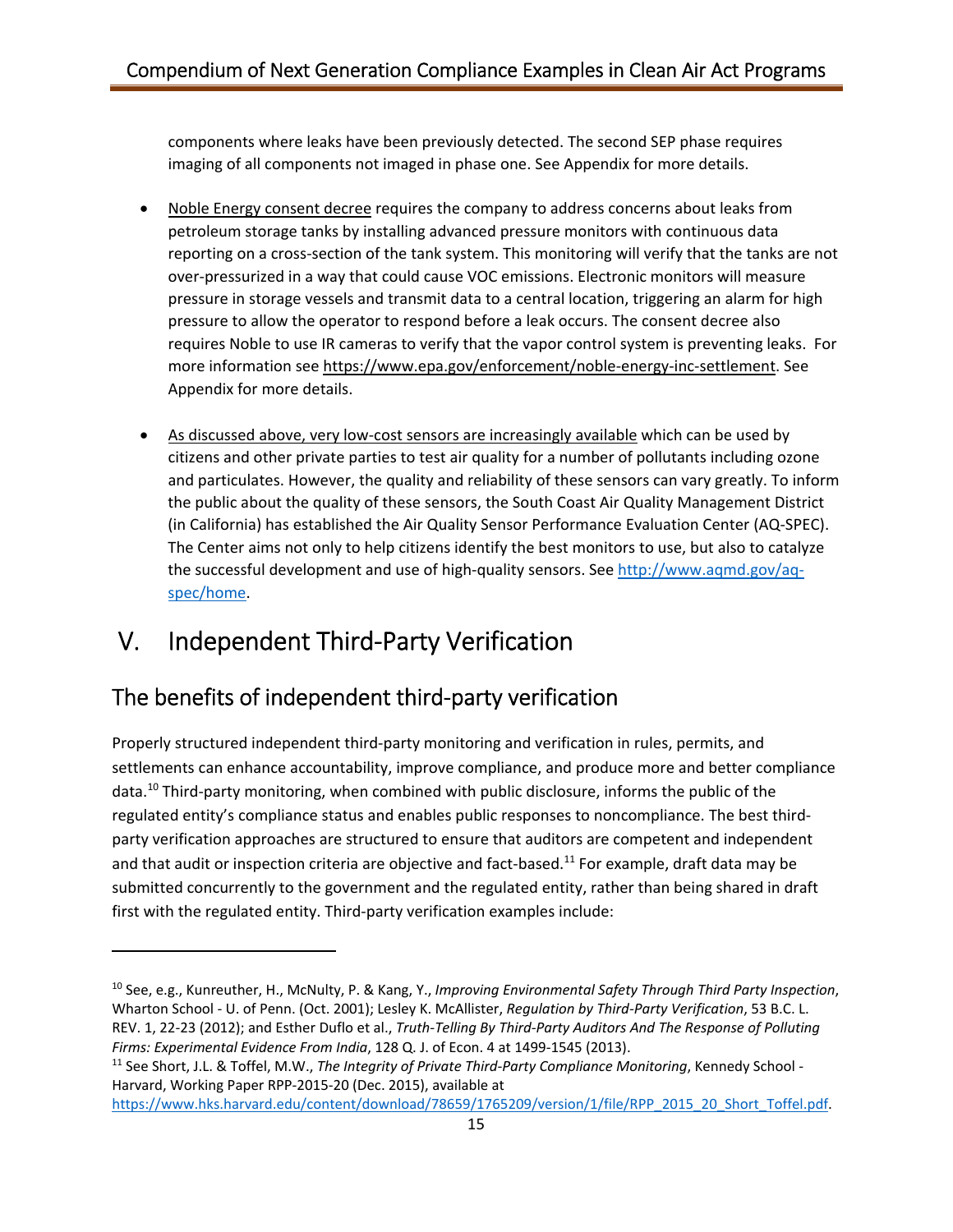#### Examples

- Proposed amendments to the Accidental Release Prevention Requirements of Risk Management Programs (RMP) under the Clean Air Act, Section 112(r)(7). The proposed revisions aim to modernize EPA's chemical safety and security regulations, guidance, and policies as required under Executive Order (EO) 13650. EO 13650 directs the federal government to carry out a number of tasks intended to prevent chemical accidents, such as the explosion in West, Texas on April 17, 2013. The proposed revisions include several changes to the accident prevention program requirements, including by using expert third party reviewers to check on performance for those small number of facilities that have shown that mere self‐audits are not sufficient because they have had serious accidents. Among other things, the independence criteria for auditors limit past, present, and future business relationships with owners/operators. The proposed rule's preamble discusses the root causes of the accidental releases, the academic literature on the importance of independence in designing an effective third party program, and federal, state, industry experience with third party verifiers. See https://www.epa.gov/rmp/proposed‐changes‐risk‐management‐program‐rmp‐rule.
- Mann Distribution LLC (Warwick, Rhode Island) was issued an administrative order requiring it to address a variety of safety and hazardous waste violations at a chemical distribution facility. Among other things, the order includes a requirement that the facility implement an independent third‐party inspection program, hiring an auditor who will conduct four inspections over the course of at least one year, of which three must be unannounced. To ensure that the auditor is truly independent, the order requires that no member of the inspection team may have performed work for Mann in the past, and may not work for Mann for five years after the inspections are complete. In addition, inspection reports are to be submitted simultaneously to EPA and to Mann. For more information, see

 257F6D00213DAD/\$File/FIFRA‐01‐2016‐0017%20CAFO.pdf. See the Appendix for relevant text from the order. https://yosemite.epa.gov/oa/rhc/epaadmin.nsf/CAFOs%20and%20ESAs/B2D06F9F9027BF6485

# VI. Innovative Enforcement

# The benefits of innovative enforcement

 Innovative enforcement combines the lessons learned in implementing Next Generation Compliance with new capabilities in analyzing larger data sets to better identify serious violators, ensure the integrity of electronic reporting, and more effectively and efficiently track compliance with settlements, while supporting new approaches to improve compliance.<sup>12</sup> It is important to understand that in this

 <sup>12</sup> For a report exploring the use of compliance rate data to drive inspection and targeting decisions, *see* New  Jersey Department of Environmental Protection, *Compliance & Enforcement Target and Measure Initiative Final Project Report* (Oct. 2006).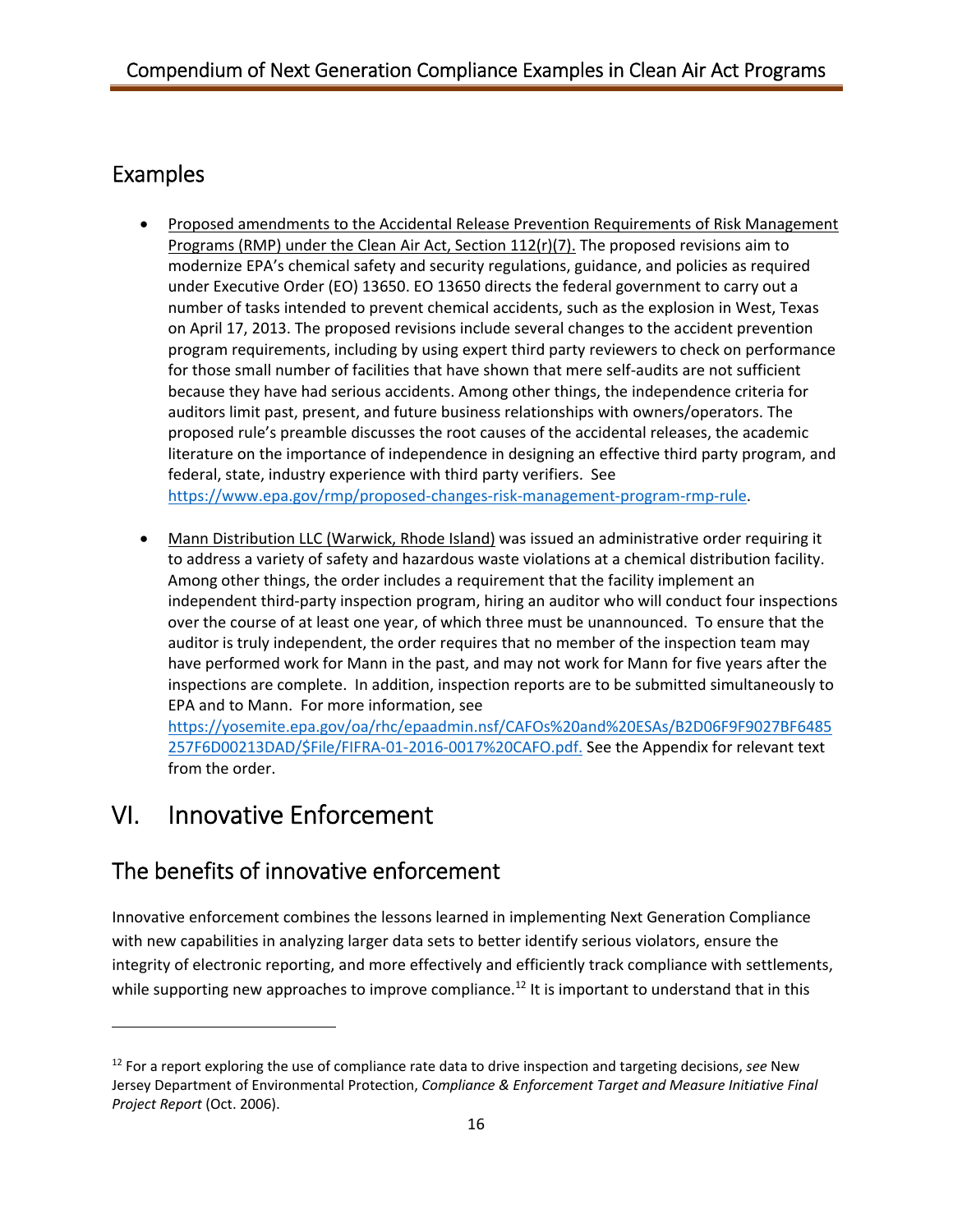context "enforcement" includes a wide range of measures aimed at improving compliance, including tools to assist regulated parties in taking responsibility for their environmental impacts.

### Examples

- The Olympic Regional Clean Air Agency's self-inspection guide provides laminated cards to gas stations with pictures of common defects, including those in the gaskets and seals, which assist inspecting the various components of the tank and pump to prevent gas leaks. stations with diagnosing problems with the dispenser. The card also provides a how‐to guide for See https://www.orcaa.org/makeitgo/uploads/business-assistance-forms/gas-stations-selfinspection‐guide.pdf.
- The Ohio EPA Division of Air Pollution Control has a data management system in place for both external application and reporting creation as well as internal review of those submissions and permit development. The data management system includes a web‐based, CROMERR‐compliant portal for the regulated community. This includes the ability for a facility to create and submit permit applications, annual emissions reports, and permit based reports. In addition, the facility maintains a detailed facility profile including air flow information from the process generating emissions, through the control equipment to the egress point. An internal data management system is used by Ohio EPA staff to receive submissions from the web portal. It tracks the progress of review of those reports, applications, etc. through the end of required processing. That may be in the form of permit issuance, submission to U.S. EPA tracking systems, or invoicing. Publicly available files are made available through Ohio EPA's e‐Doc system, which provides online access to all public documents. See http://www.epa.ohio.gov/dapc/airservices.aspx.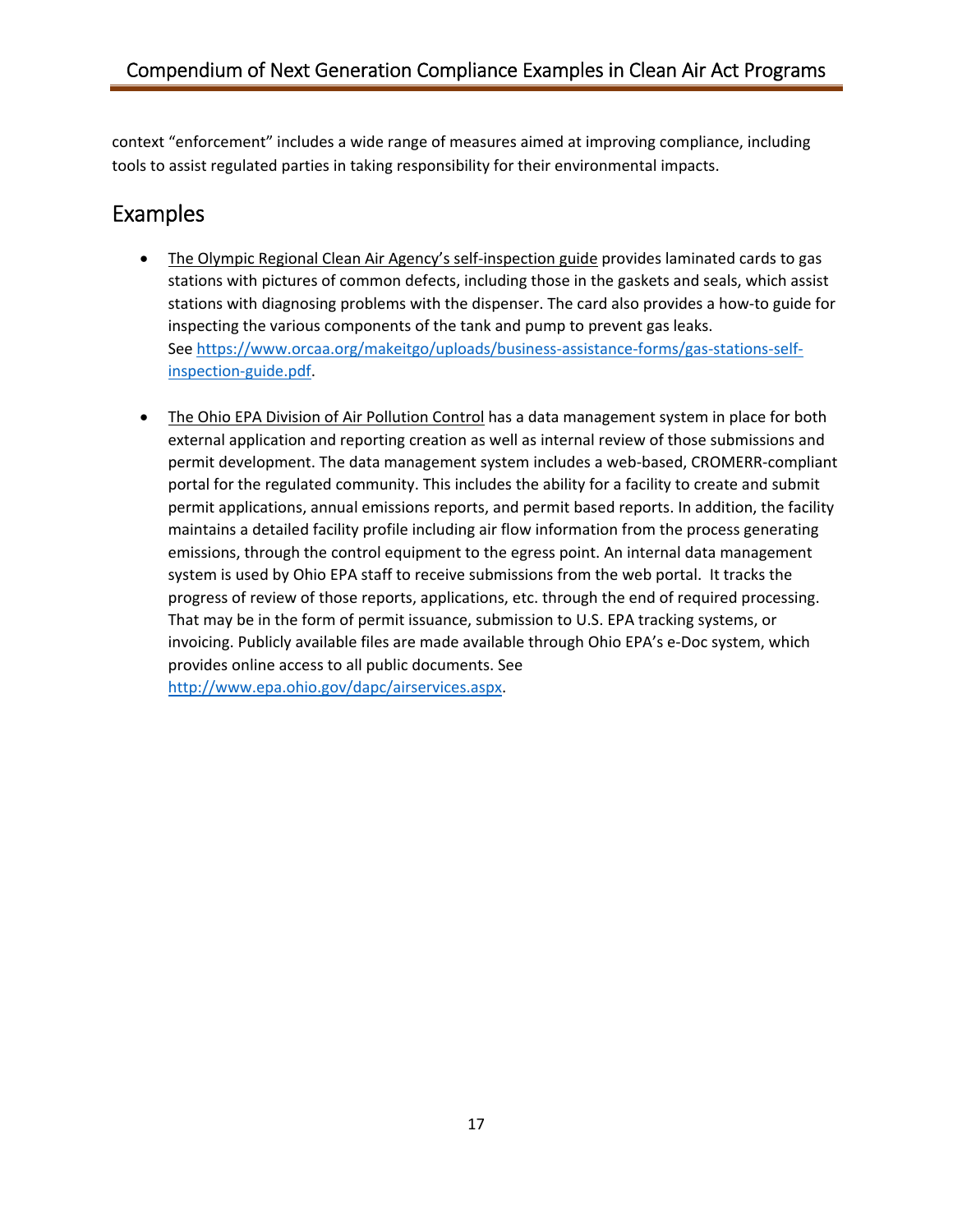# Using tools in combination

 As has already been seen in many of the examples above, the Next Gen tools presented in this Compendium can have their greatest impact when used in combination—for example, advanced monitoring can be combined with electronic reporting and public transparency. Using tools together can have a multiplier effect.

• Shell Deer Park (Deer Park, Texas) consent **Environmental Programs**: decree: As discussed under "Transparency" and "Advanced Monitoring," a 2013 consent "Creek Watch" is an iPhone application<br>decree with the Shell Deer Park (SDP) refinery developed by IBM that enables members decree with the Shell Deer Park (SDP) refinery and chemical plant requires SDP to construct  $a \cdot b$  of the public to help regulators monitor state-of-the-art system to monitor benzene levels at its fenceline, which is near a residential neighborhood and school. A meteorological station will be set up near the  $\frac{1}{\sqrt{1-\frac{1}{n}}}$  take and upload pictures of their local optical paths measured by the AMS to collect waterway and report how much water and wind speed and direction. The results will be  $t$  trash they see. IBM's research lab reported on a public website. Shell will also aggregates the data and shares it with post Semi-Annual Air Monitoring Field Investigation reports to the internet that track pollution and manage water include air emissions, meteorological data, calibration data, any other data measured, and steps Shell took to bring the sources into  $\overline{\phantom{a}}$  For more information, see compliance. The monitoring system and website are currently in the planning and compliance. The monitoring system and www.ibm.com/smarterplanet/us/en/wate website are currently in the planning and ramagement/article/creek\_watch.html approval stage. See Appendix for more details. state-of-the-art system to monitor benzene thousands of miles of creeks and streams levels at its fenceline, which is near a in their local watershed. Participants are residential neighborhood and school. A encouraged to use the Creek Watch app to post Semi-Annual Air Monitoring Field local water control boards to help them include air emissions, meteorological data,<br>calibration data, any other data measured, and table on a publicly accessible website.

#### Examples **Innovations** from Other **Environmental Programs:**

 California State Water Control Board's "Creek Watch" is an iPhone application developed by IBM that enables members of the public to help regulators monitor take and upload pictures of their local waterway and report how much water and trash they see. IBM's research lab aggregates the data and shares it with track pollution and manage water and table on a publicly accessible website. For more information, see

■ EPA's Village Green Project places cutting-edge air monitors, built into benches with solar panels to provide power, in public locations such as parks or libraries. Village Green monitors are currently located in Kansas City, Kansas; Durham, North Carolina; Washington, D.C.; Chicago, Illinois; and Philadelphia, Pennsylvania. The results can be seen by visitors at the site of the monitor, and are also uploaded to a public website. The data updates every minute and includes ozone, PM2.5, temperature, humidity, and wind speed and direction. The website provides historical data for up to one month in both table and graphic forms and allows users to view the data on a smartphone when near the stations. See

http://www.airnow.gov/index.cfm?action=airnow.villagegreen.